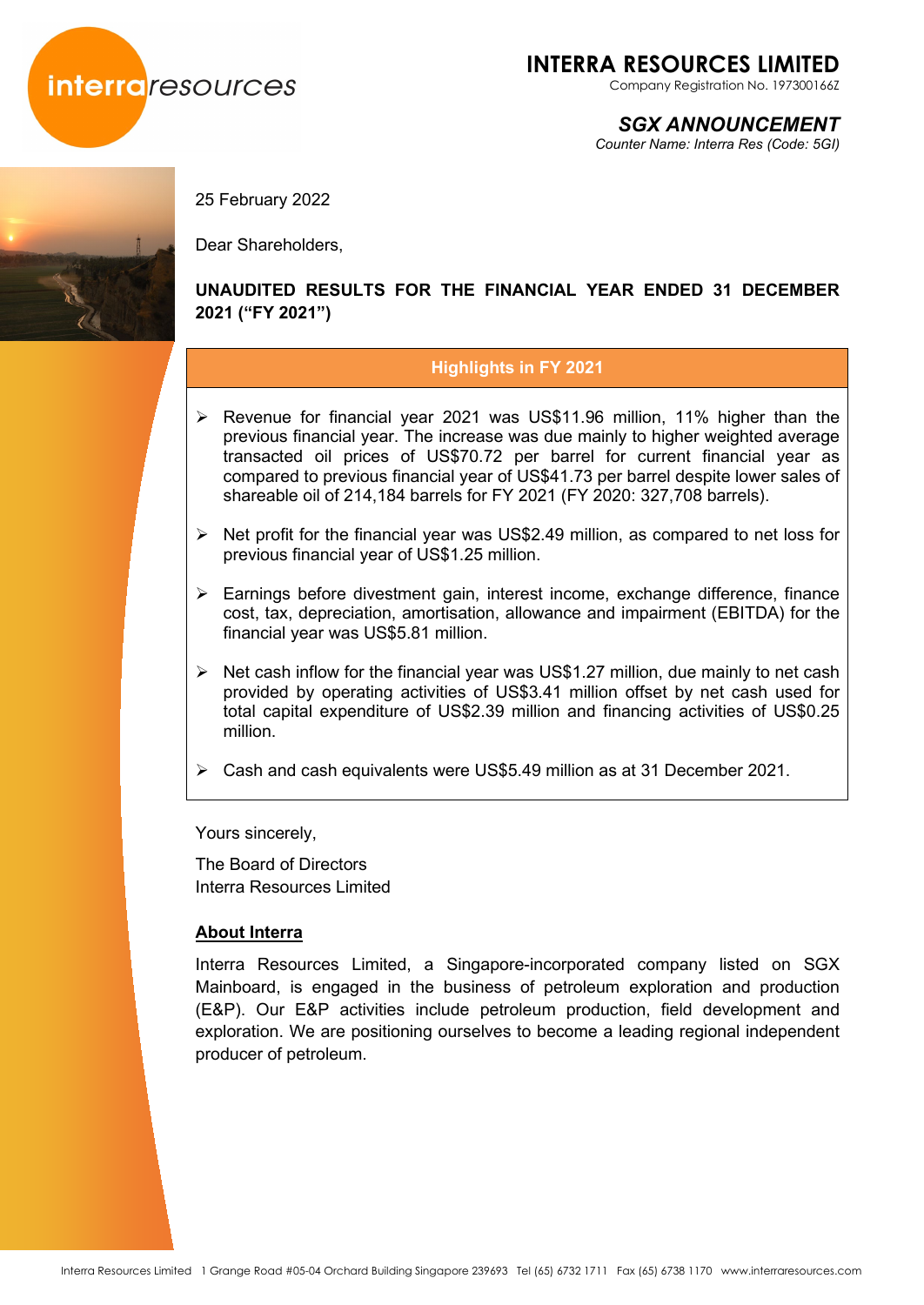## **INTERRA RESOURCES LIMITED**

(Incorporated in the Republic of Singapore) (Company Registration No. 197300166Z)

# **AND FULL YEAR ENDED 31 DECEMBER 2021 UNAUDITED INTERIM FINANCIAL STATEMENTS FOR THE SECOND HALF-YEAR**

## **TABLE OF CONTENTS**

| Item No.   | <b>Description</b>                                                                           | Page No.  |
|------------|----------------------------------------------------------------------------------------------|-----------|
|            |                                                                                              |           |
| A          | Condensed Interim Consolidated Statement of Profit or Loss and Other Comprehensive<br>Income | $2 - 3$   |
| B          | Condensed Interim Statement of Financial Position                                            | 4         |
| C          | Condensed Interim Statement of Changes in Equity                                             | 5         |
| D          | <b>Condensed Interim Statement of Cash Flows</b>                                             | 6         |
| Ε          | Notes to the Condensed Interim Consolidated Financial Statements                             | $7 - 20$  |
| F          | Other Information Required by Listing Rule Appendix 7.2                                      | $21 - 24$ |
| G          | Abbreviations                                                                                | 25        |
| Appendix A | Production, Development & Exploration Activities Report                                      |           |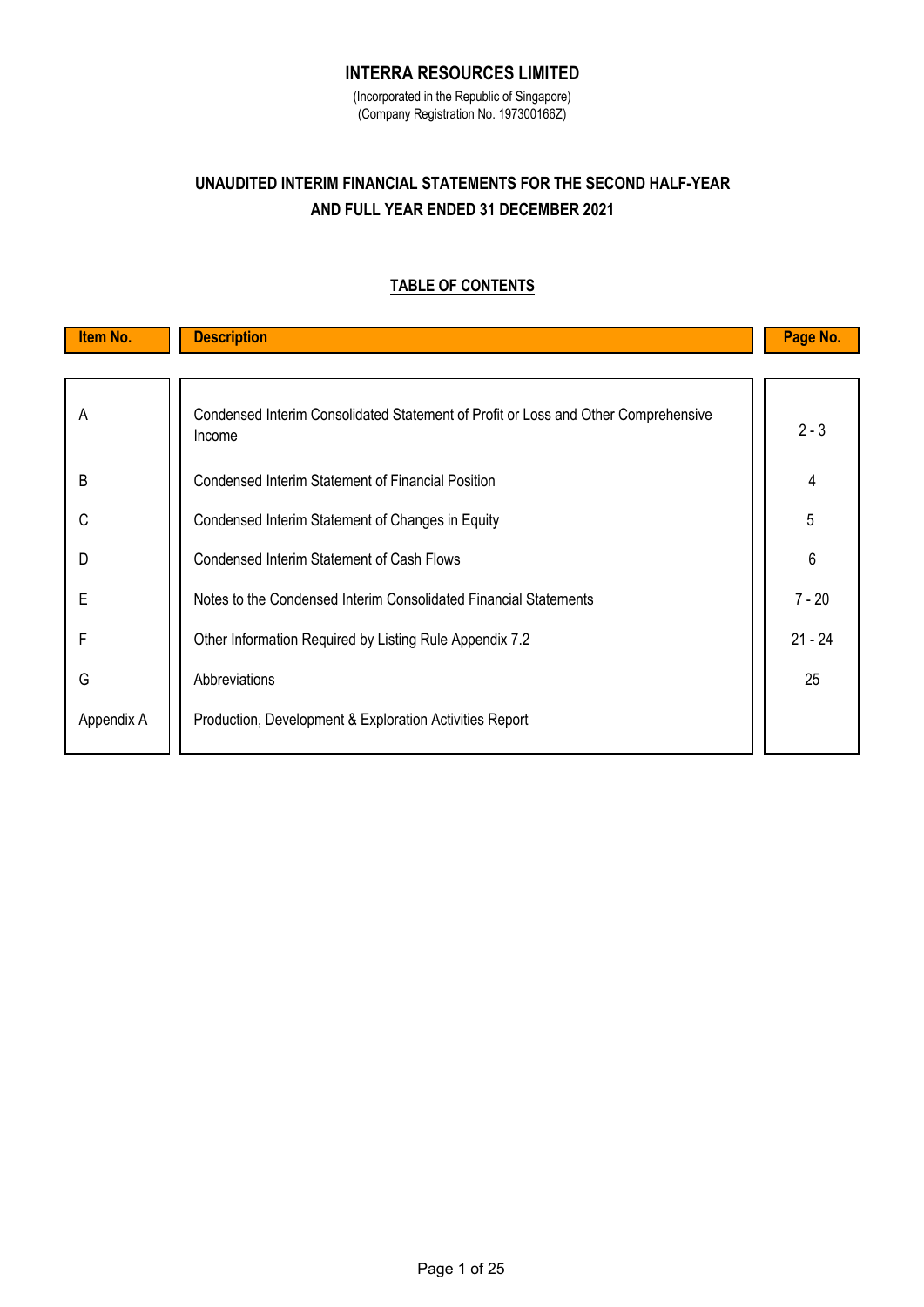|                                              |                | 2H 2021         | 2H 2020         | <b>Change</b>    | <b>FY 2021</b>  | <b>FY 2020</b>  | <b>Change</b>   |
|----------------------------------------------|----------------|-----------------|-----------------|------------------|-----------------|-----------------|-----------------|
| <b>Group</b>                                 | <b>Note</b>    | <b>US\$'000</b> | <b>US\$'000</b> | $\%$             | <b>US\$'000</b> | <b>US\$'000</b> | %               |
|                                              |                |                 |                 |                  |                 |                 |                 |
|                                              |                |                 |                 |                  |                 |                 |                 |
| Revenue                                      | $\overline{4}$ | 8,844           | 5,369           | $\uparrow$ 65    | 11,958          | 10,796          | $\uparrow$ 11   |
| Cost of production                           |                | (4,959)         | (4, 501)        | $\uparrow$ 10    | (7, 537)        | (9, 307)        | $\downarrow$ 19 |
| <b>Gross profit</b>                          |                | 3,885           | 868             | $\uparrow$ 348   | 4,421           | 1,489           | $\uparrow$ 197  |
|                                              |                |                 |                 |                  |                 |                 |                 |
| Other income, net                            |                | 437             | 299             | $\uparrow$ 46    | 1,076           | 673             | $\uparrow$ 60   |
| Administrative expenses                      |                | (1,240)         | (1, 314)        | $\downarrow$ 6   | (2, 431)        | (2,657)         | $\downarrow$ 9  |
| Finance expenses                             |                | (59)            | (62)            | $\downarrow$ 5   | (116)           | (127)           | $\downarrow$ 9  |
| Other expenses                               |                | (76)            | (93)            | $\downarrow$ 18  | (159)           | (193)           | $\downarrow$ 18 |
| Profit/(Loss) before income tax              |                | 2,947           | (302)           | $\uparrow$ 1,076 | 2,791           | (815)           | $\uparrow$ 442  |
| Income tax expense                           | $\overline{7}$ | (130)           | (129)           | $\downarrow$ 1   | (304)           | (434)           | $\downarrow$ 30 |
| Profit/(Loss) for the financial period/year  |                | 2,817           | (431)           | ↑754             | 2,487           | (1, 249)        | ↑ 299           |
|                                              |                |                 |                 |                  |                 |                 |                 |
| Attributable to:                             |                |                 |                 |                  |                 |                 |                 |
| Equity holders of the Company                |                | 2,850           | (382)           |                  | 2,549           | (1, 165)        |                 |
| Non-controlling interests                    |                | (33)            | (49)            |                  | (62)            | (84)            |                 |
|                                              |                | 2,817           | (431)           |                  | 2,487           | (1, 249)        |                 |
|                                              |                |                 |                 |                  |                 |                 |                 |
| Earnings/(Losses) per share attributable to  |                |                 |                 |                  |                 |                 |                 |
| equity holders of the Company                |                |                 |                 |                  |                 |                 |                 |
|                                              |                |                 |                 |                  |                 |                 |                 |
| Basic earnings/(losses) per share (US cents) |                | 0.435           | (0.058)         |                  | 0.389           | (0.186)         |                 |
|                                              |                |                 |                 |                  |                 |                 |                 |
| Diluted earnings/(losses) per share          |                |                 |                 |                  |                 |                 |                 |
| (US cents)                                   |                | 0.435           | (0.058)         |                  | 0.389           | (0.186)         |                 |
|                                              |                |                 |                 |                  |                 |                 |                 |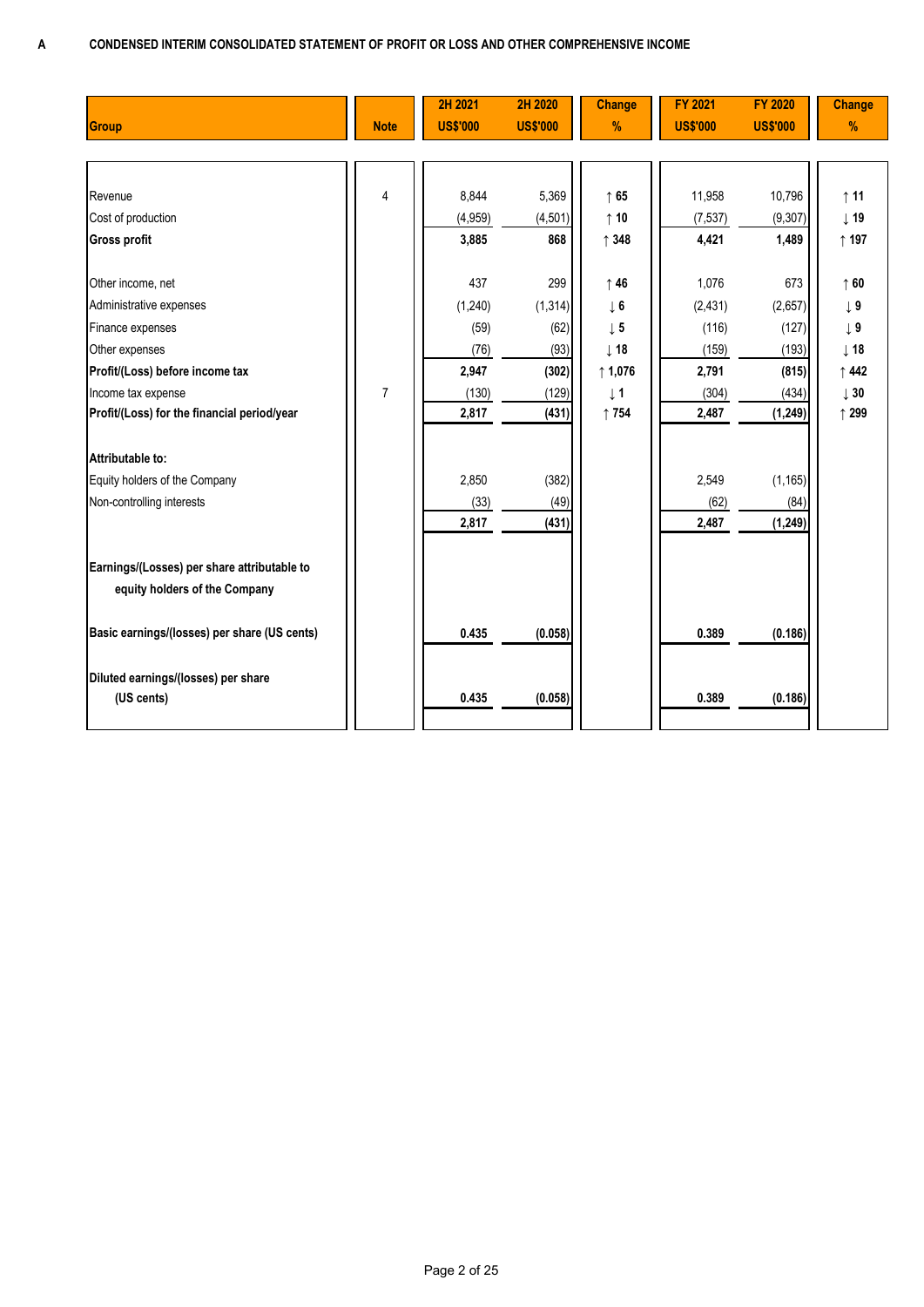| <b>Group</b>                                     | <b>Note</b> | 2H 2021<br><b>US\$'000</b> | 2H 2020<br><b>US\$'000</b> | <b>Change</b><br>% | <b>FY 2021</b><br><b>US\$'000</b> | <b>FY 2020</b><br><b>US\$'000</b> | <b>Change</b><br>% |
|--------------------------------------------------|-------------|----------------------------|----------------------------|--------------------|-----------------------------------|-----------------------------------|--------------------|
| Total profit/(loss) for the financial period/    |             |                            |                            |                    |                                   |                                   |                    |
| year                                             |             | 2,817                      | (431)                      | ↑754               | 2,487                             | (1, 249)                          | ↑ 299              |
| Other comprehensive income/(loss),               |             |                            |                            |                    |                                   |                                   |                    |
| net of tax                                       |             |                            |                            |                    |                                   |                                   |                    |
| Items that may be reclassified subsequently      |             |                            |                            |                    |                                   |                                   |                    |
| to profit or loss:                               |             |                            |                            |                    |                                   |                                   |                    |
| Currency translation differences arising         |             |                            |                            |                    |                                   |                                   |                    |
| from consolidation                               |             | 23                         | 37                         | $\downarrow$ 38    | (25)                              | (3)                               | ↑733               |
| Currency translation differences reclassified on |             |                            |                            |                    |                                   |                                   |                    |
| disposal of foreign operation                    |             | (68)                       |                            | <b>NM</b>          | (68)                              |                                   | <b>NM</b>          |
| Total comprehensive income/(loss)                |             |                            |                            |                    |                                   |                                   |                    |
| for the financial period/year                    |             | 2,772                      | (394)                      | ↑804               | 2,394                             | (1, 252)                          | ↑ 291              |
| Attributable to:                                 |             |                            |                            |                    |                                   |                                   |                    |
| Equity holders of the Company                    |             | 2,805                      | (345)                      |                    | 2,456                             | (1, 168)                          |                    |
| Non-controlling interests                        |             | (33)                       | (49)                       |                    | (62)                              | (84)                              |                    |
|                                                  |             | 2,772                      | (394)                      |                    | 2,394                             | (1, 252)                          |                    |
|                                                  |             |                            |                            |                    |                                   |                                   |                    |

↑ denotes increase

↓ denotes decrease

NM denotes not meaningful

NA denotes not applicable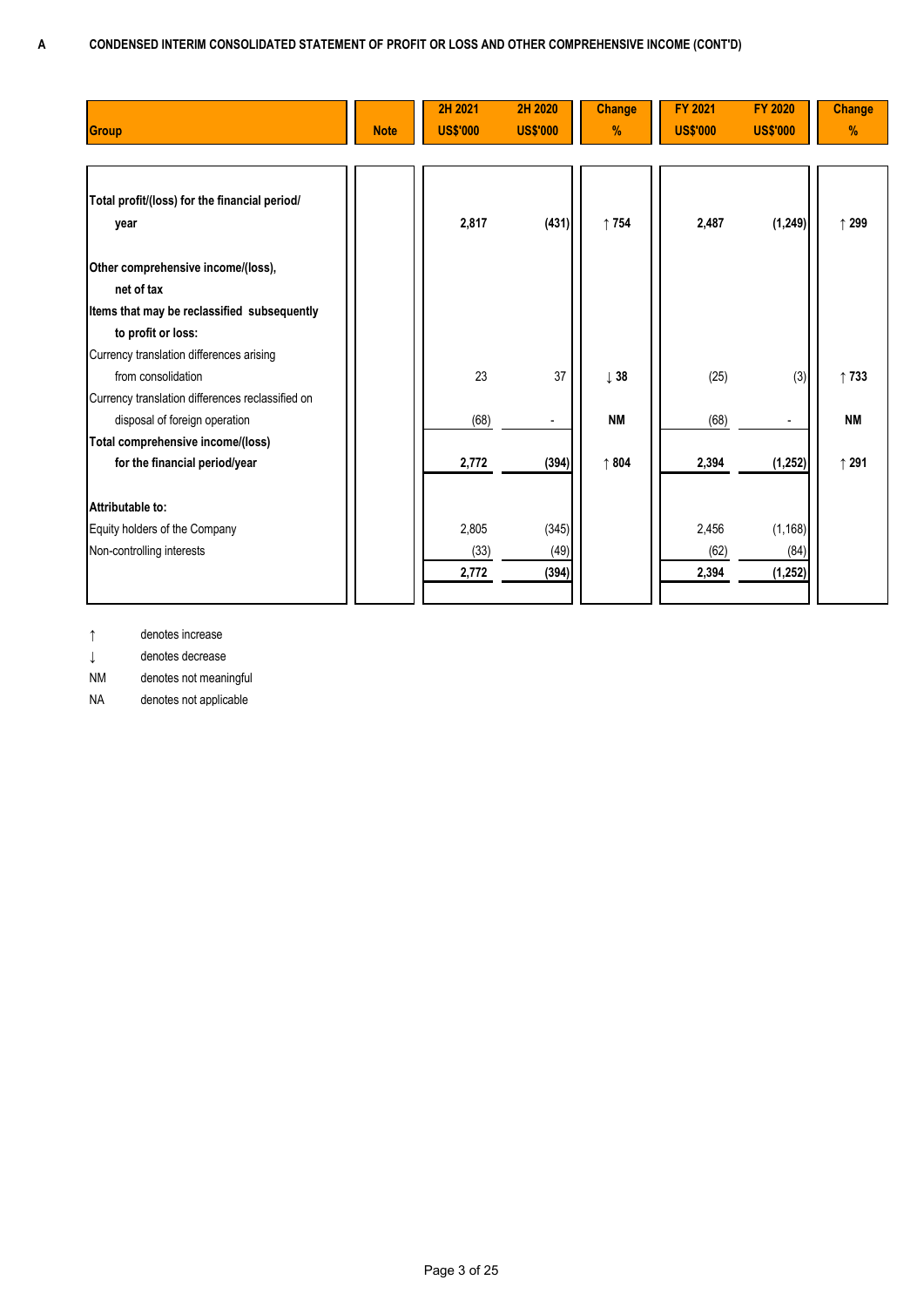|                                        |             | <b>Group</b>    |                 | <b>Company</b>  |                 |
|----------------------------------------|-------------|-----------------|-----------------|-----------------|-----------------|
|                                        |             | 31-Dec-21       | 31-Dec-20       | 31-Dec-21       | 31-Dec-20       |
|                                        | <b>Note</b> | <b>US\$'000</b> | <b>US\$'000</b> | <b>US\$'000</b> | <b>US\$'000</b> |
|                                        |             |                 |                 |                 |                 |
|                                        |             |                 |                 |                 |                 |
| <b>Assets</b>                          |             |                 |                 |                 |                 |
| Non-current assets                     |             |                 |                 |                 |                 |
| Property, plant and equipment          | 11          | 56              | 1               | 56              |                 |
| Right-of-use assets                    | 12          | 196             | 260             | 138             | 72              |
| Producing oil and gas properties       | 13          | 10,757          | 10,037          |                 |                 |
| Exploration and evaluation assets      | 14          | 13,777          | 13,734          |                 |                 |
| Intangible assets                      | 15          | 2,105           | 2,447           |                 |                 |
| Investments in subsidiary corporations |             |                 |                 | 19,062          | 19,062          |
| Investments in associated companies    | 16          |                 |                 |                 |                 |
| Other receivables                      | 5           | 4,785           | 4,511           | 12,009          | 11,657          |
|                                        |             | 31,676          | 30,990          | 31,265          | 30,792          |
| <b>Current assets</b>                  |             |                 |                 |                 |                 |
| Inventories                            |             | 3,387           | 3,413           |                 |                 |
| Financial assets at fair value through |             |                 |                 |                 |                 |
| profit or loss ("FVPL")                | 10          |                 |                 |                 |                 |
| Trade and other receivables            | 5           | 4,232           | 2,446           | 7               | 46              |
| Other current assets                   |             | 140             | 138             | 50              | 47              |
|                                        |             |                 |                 |                 |                 |
| Cash and cash equivalents              | 5           | 5,488           | 4,218           | 467             | 1,422           |
|                                        |             | 13,247          | 10,215          | 524             | 1,515           |
|                                        |             |                 |                 |                 |                 |
| <b>Total assets</b>                    |             | 44,923          | 41,205          | 31,789          | 32,307          |
|                                        |             |                 |                 |                 |                 |
| <b>Liabilities</b>                     |             |                 |                 |                 |                 |
| <b>Non-current liabilities</b>         |             |                 |                 |                 |                 |
| Other payables                         | 5           | 1,419           | 1,294           |                 |                 |
| Lease liabilities                      | 5           | 79              | 66              | 45              | 6               |
|                                        |             | 1,498           | 1,360           | 45              | 6               |
|                                        |             |                 |                 |                 |                 |
| <b>Current liabilities</b>             |             |                 |                 |                 |                 |
| Trade and other payables               | 5           | 5,323           | 3,704           | 11,261          | 11,310          |
| Lease liabilities                      | 5           | 179             | 241             | 86              | 73              |
| Borrowings                             | 5           | 1,000           | 1,000           | 1,000           | 1,000           |
| Current income tax liabilities         |             | 3,666           | 4,084           | 30              | 25              |
|                                        |             | 10,168          | 9,029           | 12,377          | 12,408          |
| <b>Total liabilities</b>               |             |                 |                 |                 |                 |
|                                        |             | 11,666          | 10,389          | 12,422          | 12,414          |
| <b>Net assets</b>                      |             | 33,257          | 30,816          | 19,367          | 19,893          |
|                                        |             |                 |                 |                 |                 |
| <b>Equity</b>                          |             |                 |                 |                 |                 |
| Share capital                          | 19          | 75,157          | 75,157          | 75,157          | 75,157          |
| <b>Accumulated losses</b>              |             | (28, 595)       | (31, 144)       | (56,003)        |                 |
|                                        |             |                 |                 |                 | (55, 477)       |
| Other reserves                         |             | (16, 318)       | (16, 225)       | 213             | 213             |
| Equity attributable to equity          |             |                 |                 |                 |                 |
| holders of the Company                 |             | 30,244          | 27,788          | 19,367          | 19,893          |
| Non-controlling interests              |             | 3,013           | 3,028           |                 |                 |
| <b>Total equity</b>                    |             | 33,257          | 30,816          | 19,367          | 19,893          |
|                                        |             |                 |                 |                 |                 |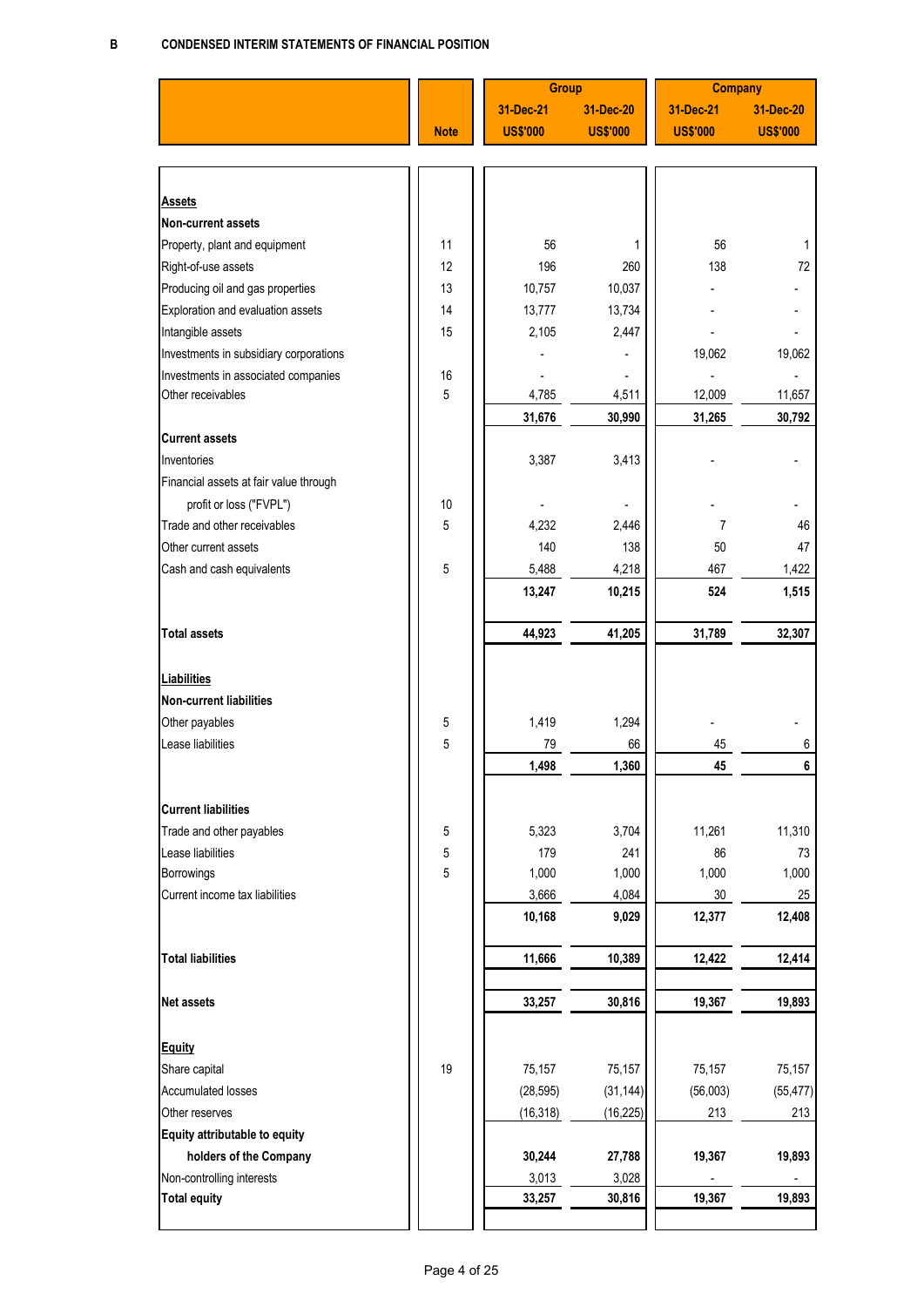| <b>Group</b>                           | <b>Share</b><br><b>Capital</b><br><b>US\$'000</b> | <b>Currency</b><br><b>Translation</b><br><b>Reserve</b><br><b>US\$'000</b> | <b>Special</b><br><b>Reserve</b><br><b>US\$'000</b> | <b>Share</b><br><b>Option</b><br><b>Reserve</b><br><b>US\$'000</b> | <b>Accumulated</b><br><b>Losses</b><br><b>US\$'000</b> | <b>Total</b><br><b>US\$'000</b> | Non-<br><b>Controlling</b><br><b>Interests</b><br><b>US\$'000</b> | <b>Total</b><br><b>Equity</b><br><b>US\$'000</b> |
|----------------------------------------|---------------------------------------------------|----------------------------------------------------------------------------|-----------------------------------------------------|--------------------------------------------------------------------|--------------------------------------------------------|---------------------------------|-------------------------------------------------------------------|--------------------------------------------------|
|                                        |                                                   |                                                                            |                                                     |                                                                    |                                                        |                                 |                                                                   |                                                  |
| Balance as at 1 Jan 2021               | 75,157                                            | 107                                                                        | (16, 545)                                           | 213                                                                | (31, 144)                                              | 27,788                          | 3.028                                                             | 30,816                                           |
| Net profit for FY 2021                 |                                                   |                                                                            |                                                     |                                                                    | 2,549                                                  | 2,549                           | (62)                                                              | 2,487                                            |
| Other comprehensive (loss)/income      |                                                   |                                                                            |                                                     |                                                                    |                                                        |                                 |                                                                   |                                                  |
| Currency translation differences       |                                                   |                                                                            |                                                     |                                                                    |                                                        |                                 |                                                                   |                                                  |
| reclassified of disposal foreign       |                                                   |                                                                            |                                                     |                                                                    |                                                        |                                 |                                                                   |                                                  |
| operation                              |                                                   | (68)                                                                       |                                                     |                                                                    |                                                        | (68)                            |                                                                   | (68)                                             |
| Currency translation differences       |                                                   | (25)                                                                       |                                                     |                                                                    |                                                        | (25)                            | $\blacksquare$                                                    | (25)                                             |
| Total comprehensive (loss)/            |                                                   |                                                                            |                                                     |                                                                    |                                                        |                                 |                                                                   |                                                  |
| income for FY 2021                     |                                                   | (93)                                                                       |                                                     |                                                                    | 2,549                                                  | 2,456                           | (62)                                                              | 2.394                                            |
| Additional increase of non-controlling |                                                   |                                                                            |                                                     |                                                                    |                                                        |                                 |                                                                   |                                                  |
| interests in subsidiary corporation    |                                                   |                                                                            |                                                     |                                                                    |                                                        | $\blacksquare$                  | 47                                                                | 47                                               |
| Total transactions with owners,        |                                                   |                                                                            |                                                     |                                                                    |                                                        |                                 |                                                                   |                                                  |
| recognised directly in equity          |                                                   |                                                                            |                                                     |                                                                    |                                                        |                                 | 47                                                                | 47                                               |
| Balance as at 31 Dec 2021              | 75,157                                            | 14                                                                         | (16, 545)                                           | 213                                                                | (28, 595)                                              | 30,244                          | 3,013                                                             | 33,257                                           |
| Balance as at 1 Jan 2020               | 72,873                                            | 110                                                                        | (16, 545)                                           | 271                                                                | (29, 979)                                              | 26,730                          | 2.944                                                             | 29,674                                           |
| Net loss for FY 2020                   |                                                   |                                                                            |                                                     |                                                                    | (1, 165)                                               | (1, 165)                        | (84)                                                              | (1, 249)                                         |
| Other comprehensive loss               |                                                   |                                                                            |                                                     |                                                                    |                                                        |                                 |                                                                   |                                                  |
| Currency translation differences       |                                                   | (3)                                                                        |                                                     |                                                                    | $\overline{a}$                                         | (3)                             | $\overline{a}$                                                    | (3)                                              |
| Total comprehensive loss for FY 2020   |                                                   | (3)                                                                        |                                                     |                                                                    | (1, 165)                                               | (1, 168)                        | (84)                                                              | (1, 252)                                         |
| Additional increase of non-controlling |                                                   |                                                                            |                                                     |                                                                    |                                                        |                                 |                                                                   |                                                  |
|                                        |                                                   |                                                                            |                                                     |                                                                    |                                                        | Ĭ.                              | 168                                                               | 168                                              |
| interests in subsidiary corporation    |                                                   |                                                                            |                                                     |                                                                    |                                                        |                                 |                                                                   |                                                  |
| Issuance of new ordinary shares        |                                                   |                                                                            |                                                     |                                                                    |                                                        |                                 |                                                                   |                                                  |
| pursuant to share option plan          | 264                                               |                                                                            |                                                     | (58)                                                               |                                                        | 206                             |                                                                   | 206                                              |
| Issuance of new ordinary shares        |                                                   |                                                                            |                                                     |                                                                    |                                                        |                                 |                                                                   |                                                  |
| pursuant to private placement          | 2.024                                             |                                                                            |                                                     |                                                                    |                                                        | 2.024                           |                                                                   | 2.024                                            |
| Share issue expenses                   | (4)                                               |                                                                            |                                                     |                                                                    |                                                        | (4)                             | $\overline{a}$                                                    | (4)                                              |
| Total transactions with owners,        |                                                   |                                                                            |                                                     |                                                                    |                                                        |                                 |                                                                   |                                                  |
| recognised directly in equity          | 2,284                                             |                                                                            |                                                     | (58)                                                               |                                                        | 2,226                           | 168                                                               | 2,394                                            |
| Balance as at 31 Dec 2020              | 75,157                                            | 107                                                                        | (16, 545)                                           | 213                                                                | (31, 144)                                              | 27,788                          | 3,028                                                             | 30,816                                           |
|                                        |                                                   |                                                                            |                                                     |                                                                    |                                                        |                                 |                                                                   |                                                  |

| <b>Company</b>                                                | <b>Share Capital</b><br><b>US\$'000</b> | <b>Share</b><br><b>Option</b><br><b>Reserve</b><br><b>US\$'000</b> | <b>Accumulated</b><br><b>Losses</b><br><b>US\$'000</b> | <b>Total</b><br><b>Equity</b><br><b>US\$'000</b> |
|---------------------------------------------------------------|-----------------------------------------|--------------------------------------------------------------------|--------------------------------------------------------|--------------------------------------------------|
|                                                               |                                         |                                                                    |                                                        |                                                  |
| Balance as at 1 Jan 2021                                      | 75,157                                  | 213                                                                | (55, 477)                                              | 19,893                                           |
| Total comprehensive loss for FY 2021                          | $\overline{\phantom{a}}$                | $\overline{\phantom{a}}$                                           | (526)                                                  | (526)                                            |
| Balance as at 31 Dec 2021                                     | 75,157                                  | 213                                                                | (56,003)                                               | 19,367                                           |
|                                                               |                                         |                                                                    |                                                        |                                                  |
| Balance as at 1 Jan 2020                                      | 72,873                                  | 271                                                                | (54, 507)                                              | 18,637                                           |
| Total comprehensive loss for FY 2020                          |                                         |                                                                    | (970)                                                  | (970)                                            |
| Issuance of new ordinary shares pursuant to share option plan | 264                                     | (58)                                                               | ٠                                                      | 206                                              |
| Issuance of new ordinary shares pursuant to private placement | 2,024                                   |                                                                    | $\overline{\phantom{0}}$                               | 2,024                                            |
| Share issue expenses                                          | (4)                                     |                                                                    | -                                                      | (4)                                              |
| Balance as at 31 Dec 2020                                     | 75,157                                  | 213                                                                | (55, 477)                                              | 19,893                                           |
|                                                               |                                         |                                                                    |                                                        |                                                  |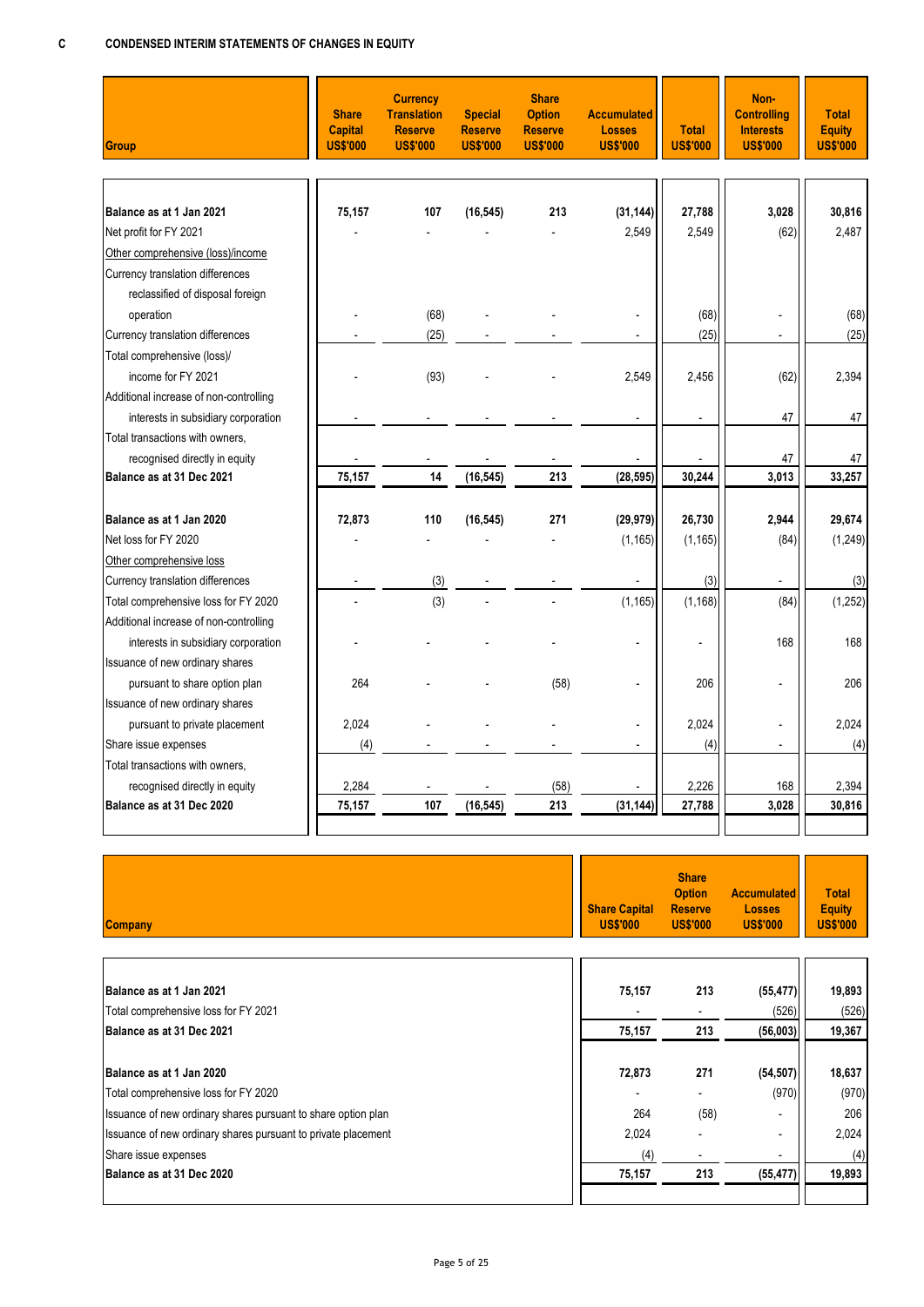#### **D CONDENSED INTERIM CONSOLIDATED STATEMENT OF CASH FLOWS**

|                                                                     |             | 2H 2021         | 2H 2020         | <b>FY 2021</b>  | <b>FY 2020</b>  |
|---------------------------------------------------------------------|-------------|-----------------|-----------------|-----------------|-----------------|
| Group                                                               | <b>Note</b> | <b>US\$'000</b> | <b>US\$'000</b> | <b>US\$'000</b> | <b>US\$'000</b> |
|                                                                     |             |                 |                 |                 |                 |
|                                                                     |             |                 |                 |                 |                 |
| <b>Cash Flows from Operating Activities</b>                         |             |                 |                 |                 |                 |
| Net profit/(loss)                                                   |             | 2,817           | (431)           | 2,487           | (1, 249)        |
|                                                                     |             |                 |                 |                 |                 |
| Adjustments for non-cash items:                                     |             |                 |                 |                 |                 |
| Income tax expense                                                  |             | 130             | 129             | 304             | 434             |
| Depreciation of property, plant and equipment                       |             | 12              | 4               | 17              | 9               |
| Depreciation of right-of-use assets                                 |             | 115             | 126             | 228             | 289             |
| Amortisation of producing oil and gas properties                    |             | 1,062           | 1,138           | 1,556           | 2,119           |
| Amortisation of intangible assets                                   |             | 171             | 171             | 342             | 343             |
| Interest income                                                     |             | (121)           | (145)           | (240)           | (288)           |
| Fair value gain on FVPL                                             |             | (60)            |                 | (445)           |                 |
| Interest on borrowings                                              |             | 19              | 19              | 37              | 40              |
| Interest on lease liabilities                                       |             | $\overline{7}$  | 11              | 13              | 22              |
| Gain on derecognised of lease liability                             |             | (1)             |                 | (2)             |                 |
| Unwinding of interest-free non-current payables                     |             | 33              | 32              | 65              | 65              |
| Amortised cost adjustment for interest-free                         |             |                 |                 |                 |                 |
| non-current payables                                                |             | (65)            | (65)            | (65)            | (65)            |
| Gain on disposal of FVPL                                            |             | (49)            |                 | (49)            |                 |
| Unrealised currency translation (gains)/losses                      |             | (55)            | 29              | (87)            | (5)             |
| Operating profit before working capital changes                     |             | 4,015           | 1,018           | 4,161           | 1,714           |
|                                                                     |             |                 |                 |                 |                 |
| Changes in working capital                                          |             |                 |                 |                 |                 |
| Inventories<br>Trade and other receivables and other current assets |             | 79              | 329             | 26              | 656             |
|                                                                     |             | (2,647)         | (987)           | (1,788)         | 86              |
| Trade and other payables<br>Cash generated from operations          |             | 1,249<br>2,696  | 191<br>551      | 1,734<br>4,133  | 59<br>2,515     |
| Income tax paid                                                     |             | (608)           | (340)           | (722)           | (640)           |
| Net cash provided by operating activities                           |             | 2,088           | 211             | 3,411           | 1,875           |
|                                                                     |             |                 |                 |                 |                 |
| <b>Cash Flows from Investing Activities</b>                         |             |                 |                 |                 |                 |
| Interest received                                                   |             | 2               | 3               | 3               | 5               |
| Net proceeds from disposal of FVPL                                  |             | 495             |                 | 495             |                 |
| Additions to property, plant and equipment                          |             | (8)             |                 | (72)            |                 |
| Additions to producing oil and gas properties                       |             | (2, 126)        | (912)           | (2, 276)        | (2, 115)        |
| Additions to exploration and evaluation assets                      |             | (15)            | (48)            | (43)            | (237)           |
| Net cash used in investing activities                               |             | (1,652)         | (957)           | (1, 893)        | (2, 347)        |
|                                                                     |             |                 |                 |                 |                 |
| <b>Cash Flows from Financing Activities</b>                         |             |                 |                 |                 |                 |
| Interest paid                                                       |             | (26)            | (27)            | (50)            | (59)            |
| Proceeds from issuance of new ordinary shares pursuant to           |             |                 |                 |                 |                 |
| share option plan, net of issuance costs                            |             |                 |                 |                 | 206             |
| Proceeds from issuance of new ordinary shares pursuant to           |             |                 |                 |                 |                 |
| private placement, net of issuance costs                            |             |                 |                 |                 | 2,020           |
| Principal elements of lease payments                                |             | (100)           | (90)            | (198)           | (254)           |
| Net cash (used in)/provided by financing activities                 |             | (126)           | (117)           | (248)           | 1,913           |
| Net increase/(decrease) in cash and cash equivalents                |             | 310             | (863)           | 1,270           | 1,441           |
| Cash and cash equivalents at beginning of financial                 |             |                 |                 |                 |                 |
| period/year                                                         |             | 5,178           | 5,081           | 4,218           | 2,777           |
| Cash and cash equivalents at end of financial                       |             |                 |                 |                 |                 |
| period/year                                                         |             | 5,488           | 4,218           | 5,488           | 4,218           |
|                                                                     |             |                 |                 |                 |                 |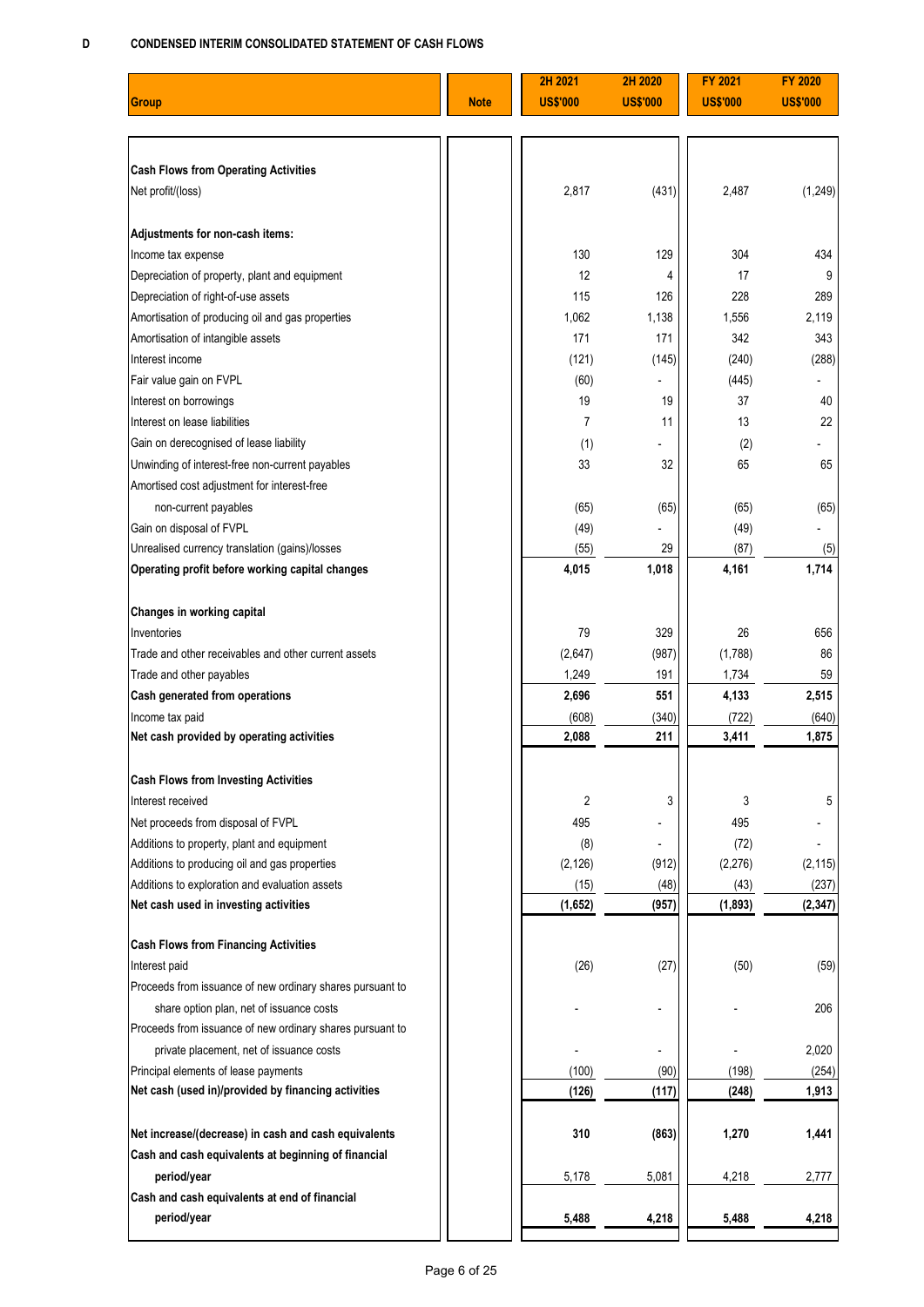#### **1 Corporate Information**

Interra Resources Limited (the "Company") is a company incorporated in the Republic of Singapore and is publicly traded on the Singapore Exchange Securities Trading Limited ("SGX-ST") Mainboard. The address of its registered office is at 1 Grange Road #05- 04 Orchard Building Singapore 239693. These condensed interim consolidated financial statements as at and for the second-half year ended 31 Dec 2021 comprise the Company and its subsidiary corporations (collectively, the "Group"). The primary activities of the Company is that of investment holding.

The principal activities of the Group are as follows:

- (a) Exploration and operation of oil fields for crude petroleum production; and
- (b) Investment holding.

#### **2 Basis of Preparation**

The condensed interim financial statements for the second-half year ended 31 Dec 2021 have been prepared in accordance with Singapore Financial Reporting Standards (International) ("SFRS(I)") 1-34 Interim Financial Reporting issued by the Accounting Standards Council Singapore. The condensed interim financial statements do not include all the information required for a complete set of financial statements. However, selected explanatory notes are included to explain events and transactions that are significant to an understanding of the changes in the Group's financial position and performance of the Group since the last interim financial statements for the period ended 30 Jun 2021.

The accounting policies adopted are consistent with those of the previous financial year which were prepared in accordance with SFRS(I)s, except for the adoption of new and amended standards as set out in Note 2.1.

The condensed interim financial statements are presented in United States Dollar which is the Company's functional currency. All financial information has been rounded to the nearest thousand, unless otherwise stated.

During 2H 2021, the Group reported a net cash provided by operating activities of US\$2.09 mil. The Board of Directors ("BOD") has assessed that the going concern basis of preparation for this set of financial statements remain appropriate due to the following:

- (a) The Group's net assets and net current assets position of US\$33.26 mil and US\$3.08 mil respectively; and
- (b) The Group has sufficient cash to fund the operations of the Group, with free cash and cash equivalents of US\$5.49 mil as at 31 Dec 2021.

#### **2.1 New and Amended Standards Adopted by the Group**

The Group adopted the new/revised SFRS(I)s that are effective for annual periods beginning on or after 1 Jan 2021. The adoption of the new/revised SFRS(I)s, SFRS(I) Interpretations and amendments to SFRS(I)s did not have any significant impact on the financial statements of the Group.

- Amendments to SRS(I) 16 Leases (Covid-19-Related Rent Concessions)

- Amendments to SFRS(I) 9 Financial Instruments, SFRS(I) 1-39 Financial Instruments: Recognition and Measurement, SFRS(I) 7 Financial Instruments: Disclosures, SFRS(I) 4 Insurance Contracts and SFRS(I) 16 Leases (Interest Rate Benchmark Reform – Phase 2)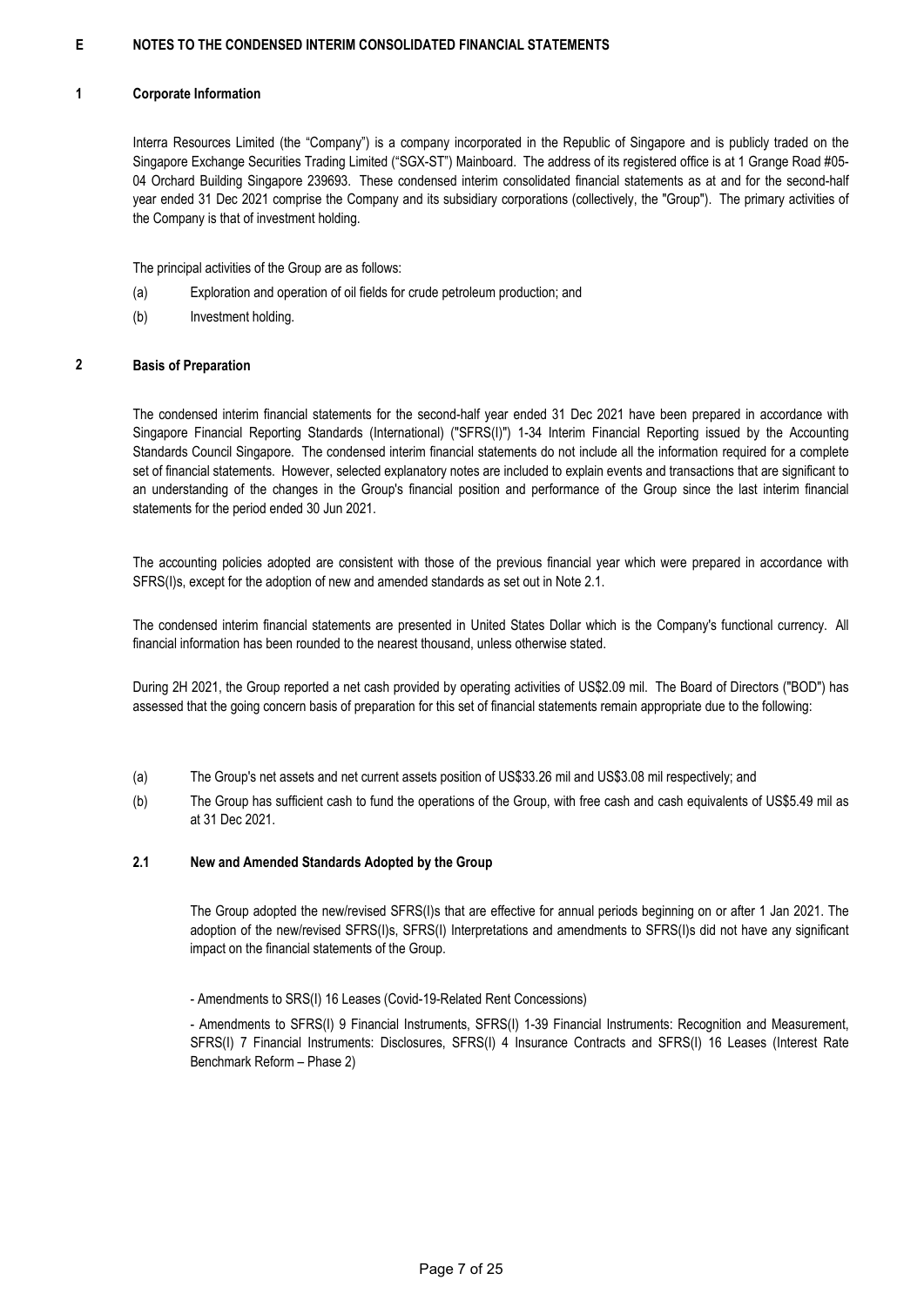#### **2 Basis of Preparation (Cont'd)**

#### **2.2. Use of Judgements and Estimates**

In preparing the condensed interim consolidated financial statements, management has made judgements, estimates and assumptions that affect the application of accounting policies and the reporting amounts of assets and liabilities, income and expense. Actual results may differ from these estimates.

The significant judgements made by management in applying the Group's accounting policies and the key sources of estimation uncertainty were the same as those that applied to the consolidated financial statements as at and for the year ended 31 Dec 2020.

Estimates and underlying assumptions are reviewed on an ongoing basis. Revisions to accounting estimates are recognised in the period in which the estimates are revised and in any future periods affected.

Information about critical judgements in applying accounting policies that have the most significant effect on the amounts recognised in the financial statements is included in Note 10 - Classification of equity investments.

Information about assumptions and estimation uncertainities that have a significant risk of resulting in a material adjustment to the carrying amounts of assets and liabilities within the next financial period are included in the following notes:

Notes 13, 14 and 15 - Impairment test of producing oil and gas properties, exploration and evaluation assets and intangible assets: key assumptions underlying recoverable amounts.

### Measurement of fair values

When measuring the fair value of an asset or a liability, the Group uses observable market data as far as possible. Fair values are categorised into different levels in a fair value hierarchy based on the inputs used in the valuation techniques as follows:

Level 1: quoted prices (unadjusted) in active markets for identical assets or liabilities. Level 2: inputs other than quoted prices included in Level 1 that are observable for the asset or liability, either directly (i.e. as prices) or indirectly (i.e. derived from prices). Level 3: inputs for the asset or liability that are not based on observable market data (unobservable inputs)

If the inputs used to measure the fair value of an asset or a liability fall into different levels of the fair value hierarchy, then the fair value measurement is categorised in its entirety in the same level of the fair value hierarchy as the lowest level input that is significant to the entire measurement (with Level 3 being the lowest).

### **3 Seasonal Operations**

The Group's business are not affected sigificantly by seasonal or cyclical factors during the financial period.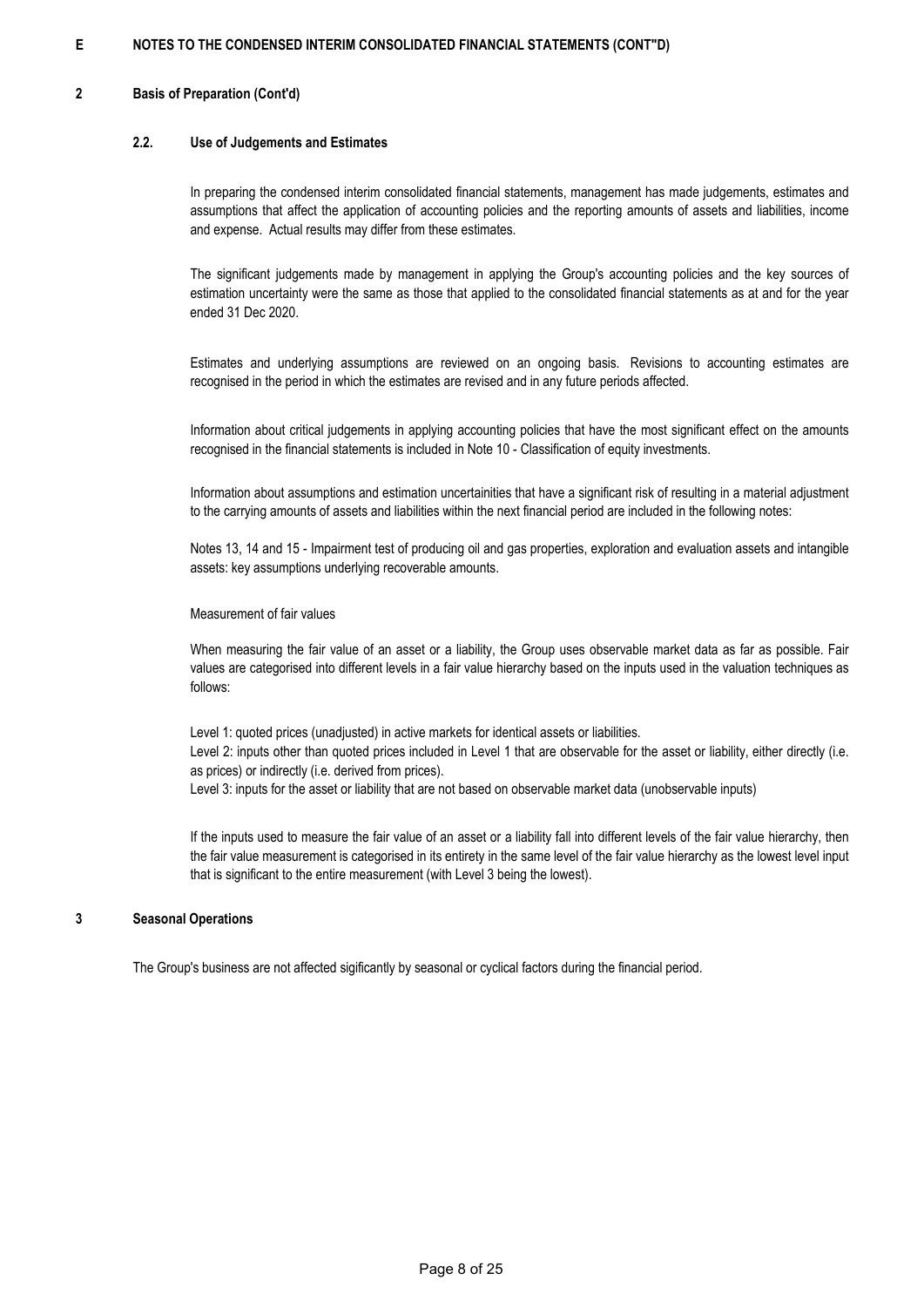#### **4 SEGMENTED REVENUE AND RESULTS**

The Group operates primarily in two geographical areas, namely Indonesia and Myanmar. The Group has one reportable business segments, namely the exploration and operation of oil fields for crude petroleum production.

Management has determined the operating segments based on the reports reviewed by the BOD that are used to make strategic decisions, allocate resources, and assess performance.

#### **4.1 Reportable Segments**

|                                | <b>Indonesia</b>   |                 | <b>Myanmar</b>     |                 | <b>All other</b> | <b>Consolidated</b> |
|--------------------------------|--------------------|-----------------|--------------------|-----------------|------------------|---------------------|
|                                | <b>Oil and Gas</b> |                 | <b>Oil and Gas</b> |                 | segments         |                     |
|                                | 2H 2021            | 2H 2020         | 2H 2021            | 2H 2020         | 2H 2021          | 2H 2020             |
| <b>Geographical Segment</b>    | <b>US\$'000</b>    | <b>US\$'000</b> | <b>US\$'000</b>    | <b>US\$'000</b> | <b>US\$'000</b>  | <b>US\$'000</b>     |
|                                |                    |                 |                    |                 |                  |                     |
| Sales to external customers    |                    |                 | 8,844              | 5,369           | 8,844            | 5,369               |
| <b>EBITDA</b>                  | (47)               | (110)           | 4,869              | 2,017           | 4,822            | 1,907               |
| <b>EBIT</b>                    | (47)               | (110)           | 3,567              | 647             | 3,520            | 537                 |
| Amortisation and depreciation  |                    |                 | (1, 302)           | (1, 370)        | (1, 302)         | (1, 370)            |
| Finance expenses               | (32)               | (32)            | (2)                | (6)             | (34)             | (38)                |
| <b>Segment results</b>         | (88)               | (185)           | 3,567              | 647             | 3,479            | 462                 |
| Unallocated corporate          |                    |                 |                    |                 |                  |                     |
| net operating results          |                    |                 |                    |                 | (532)            | (764)               |
| Profit/(Loss) before           |                    |                 |                    |                 |                  |                     |
| income tax                     |                    |                 |                    |                 | 2,947            | (302)               |
| Income tax expense             |                    |                 |                    |                 | (130)            | (129)               |
| Total profit/(loss)            |                    |                 |                    |                 | 2,817            | (431)               |
| <b>Segment assets</b>          | 18,805             | 18,498          | 25,397             | 21,116          | 44,202           | 39,614              |
| Other segment assets           |                    |                 |                    |                 | 721              | 1,591               |
| Total assets as per            |                    |                 |                    |                 |                  |                     |
| statement of                   |                    |                 |                    |                 |                  |                     |
| financial position             |                    |                 |                    |                 | 44,923           | 41,205              |
| Total asests include:          |                    |                 |                    |                 |                  |                     |
| Capital expenditures           |                    |                 |                    |                 |                  |                     |
| (Tangible and Intangible       | 14                 | 48              | 2,126              | 912             |                  |                     |
| assets)                        |                    |                 |                    |                 | 2,140            | 960                 |
| <b>Segment liabilities</b>     | 1,321              | 1,357           | 5,182              | 3,500           | 6,503            | 4,857               |
| Current income tax liabilities |                    |                 |                    |                 | 3,666            | 4,084               |
| Other segment liabilities      |                    |                 |                    |                 | 1,497            | 1,448               |
| Total liabilities as per       |                    |                 |                    |                 |                  |                     |
| statement of                   |                    |                 |                    |                 |                  |                     |
| financial position             |                    |                 |                    |                 | 11,666           | 10,389              |
|                                |                    |                 |                    |                 |                  |                     |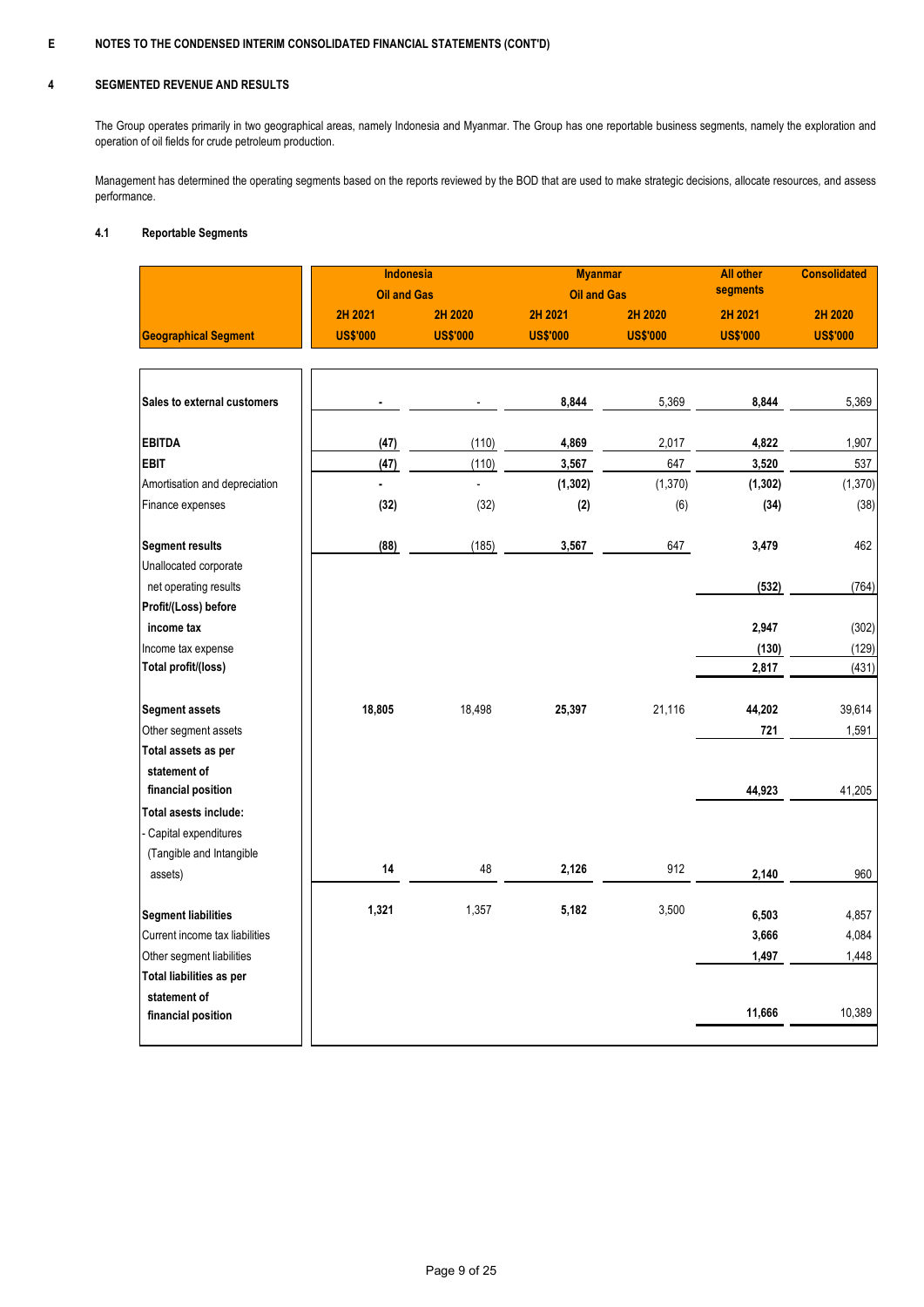#### **4 SEGMENTED REVENUE AND RESULTS (CONT'D)**

|                                | <b>Indonesia</b>   |                 | <b>Myanmar</b>     |                 | <b>Consolidated</b> |                 |
|--------------------------------|--------------------|-----------------|--------------------|-----------------|---------------------|-----------------|
|                                | <b>Oil and Gas</b> |                 | <b>Oil and Gas</b> |                 |                     |                 |
|                                | <b>FY 2021</b>     | <b>FY 2020</b>  | <b>FY 2021</b>     | <b>FY 2020</b>  | <b>FY 2021</b>      | <b>FY 2020</b>  |
| <b>Geographical Segment</b>    | <b>US\$'000</b>    | <b>US\$'000</b> | <b>US\$'000</b>    | <b>US\$'000</b> | <b>US\$'000</b>     | <b>US\$'000</b> |
|                                |                    |                 |                    |                 |                     |                 |
|                                |                    |                 |                    |                 |                     |                 |
| Sales to external customers    |                    |                 | 11,958             | 10,796          | 11,958              | 10,796          |
|                                |                    |                 |                    |                 |                     |                 |
| <b>EBITDA</b>                  | (89)               | (161)           | 5,902              | 3,616           | 5,813               | 3,455           |
| <b>EBIT</b>                    | (89)               | (161)           | 3,882              | 997             | 3,793               | 836             |
| Amortisation and depreciation  |                    |                 | (2,020)            | (2,619)         | (2,020)             | (2,619)         |
| Finance expenses               | (65)               | (65)            | (6)                | (12)            | (71)                | (77)            |
| <b>Segment results</b>         | (169)              | (309)           | 3,882              | 997             | 3,713               | 688             |
| Unallocated corporate          |                    |                 |                    |                 |                     |                 |
| net operating results          |                    |                 |                    |                 | (922)               | (1, 503)        |
| Profit/(Loss) before           |                    |                 |                    |                 |                     |                 |
| income tax                     |                    |                 |                    |                 | 2,791               | (815)           |
| Income tax expense             |                    |                 |                    |                 | (304)               | (434)           |
| Total profit/(loss)            |                    |                 |                    |                 | 2,487               | (1, 249)        |
|                                |                    |                 |                    |                 |                     |                 |
| <b>Segment assets</b>          | 18,805             | 18,498          | 25,397             | 21,116          | 44,202              | 39,614          |
| Other segment assets           |                    |                 |                    |                 | 721                 | 1,591           |
| Total assets as per            |                    |                 |                    |                 |                     |                 |
| statement of                   |                    |                 |                    |                 |                     |                 |
| financial position             |                    |                 |                    |                 | 44,923              | 41,205          |
| Total asests include:          |                    |                 |                    |                 |                     |                 |
| Capital expenditures           |                    |                 |                    |                 |                     |                 |
| (Tangible and Intangible       |                    |                 |                    |                 |                     |                 |
| assets)                        | 42                 | 237             | 2,276              | 2,115           | 2,318               | 2,352           |
| <b>Segment liabilities</b>     | 1,321              | 1,357           | 5,182              | 3,500           | 6,503               | 4,857           |
| Current income tax liabilities |                    |                 |                    |                 | 3,666               | 4,084           |
| Other segment liabilities      |                    |                 |                    |                 | 1,497               | 1,448           |
| Total liabilities as per       |                    |                 |                    |                 |                     |                 |
| statement of                   |                    |                 |                    |                 |                     |                 |
| financial position             |                    |                 |                    |                 | 11,666              | 10,389          |
|                                |                    |                 |                    |                 |                     |                 |

### **Notes**

EBIT represents the operating earnings before divestment gain, interest income, exchange difference, finance cost and tax. This is net of joint operation partner's share.

EBITDA represents the operating earnings before divestment gain, interest income, exchange difference, finance cost, tax, depreciation, amortisation, allowance and impairment. This is net of joint operation partner's share.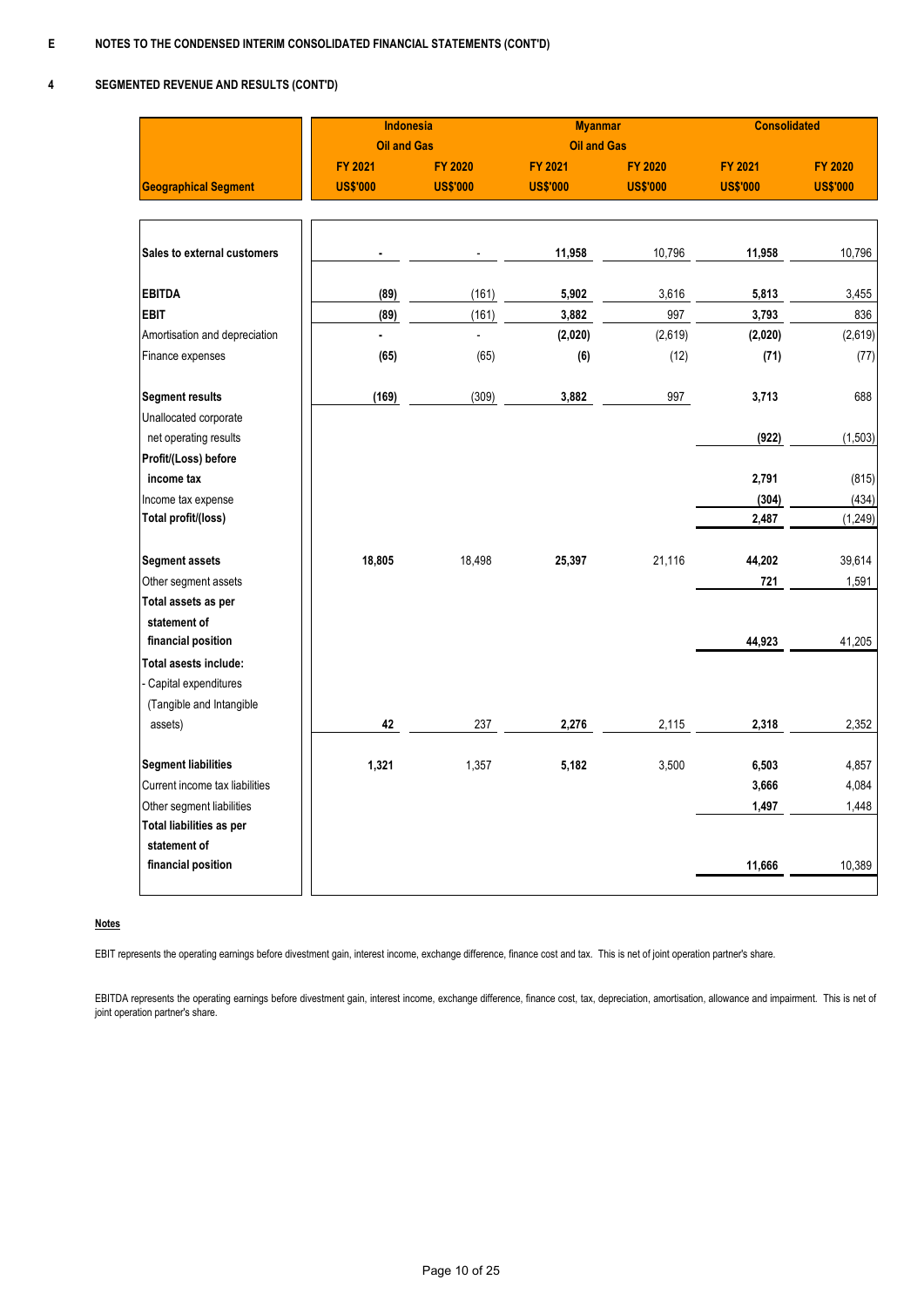#### **4 SEGMENTED REVENUE AND RESULTS (CONT'D)**

#### **4.2 Disaggregation of Revenue**

The Group is principally engaged in the business of petroleum exploration and production. Revenue from the sale of oil and petroleum products is recognised when control of goods is transferred to the customer being when the product is physically transferred into a vessel, pipe and by other delivery mechanism at an amount that reflects the consideration to which the Group expects to be entitled in exchange of those goods.

#### **4.3 Revenue Breakdown**

|                                                                              | <b>Group</b>    |                 | Increase / |
|------------------------------------------------------------------------------|-----------------|-----------------|------------|
|                                                                              | 31-Dec-21       | 31-Dec-20       | (Decrease) |
|                                                                              | <b>US\$'000</b> | <b>US\$'000</b> | %          |
|                                                                              |                 |                 |            |
|                                                                              |                 |                 |            |
| Revenue                                                                      |                 |                 |            |
| - First half                                                                 | 3,114           | 5,427           | $-43$      |
| - Second half                                                                | 8,844           | 5,369           | 65         |
|                                                                              | 11,958          | 10,796          | 11         |
| Operating profit/(loss) after tax before deducting non-controlling interests |                 |                 |            |
| - First half                                                                 | (330)           | (818)           | $-60$      |
| - Second half                                                                | 2,817           | (431)           | 754        |
|                                                                              | 2,487           | (1, 249)        | 299        |
|                                                                              |                 |                 |            |

#### **5 FINANCIAL ASSETS AND LIABILITIES**

Set out below is an overview of the financial assets and financial liabilities of the Group as at 31 Dec 21 and 31 Dec 20:

|                                              |             | <b>Group</b>                 |                              | <b>Company</b>               |                              |
|----------------------------------------------|-------------|------------------------------|------------------------------|------------------------------|------------------------------|
|                                              | <b>Note</b> | 31-Dec-21<br><b>US\$'000</b> | 31-Dec-20<br><b>US\$'000</b> | 31-Dec-21<br><b>US\$'000</b> | 31-Dec-20<br><b>US\$'000</b> |
|                                              |             |                              |                              |                              |                              |
| <b>Financial Assets</b>                      |             |                              |                              |                              |                              |
| Financial assets at fair value               |             |                              |                              |                              |                              |
| through profit or loss ("FVPL")              |             |                              |                              |                              |                              |
| Trade and other receivables (amortised cost) |             |                              |                              |                              |                              |
| - current                                    |             | 4,232                        | 2,446                        |                              | 46                           |
| - non-current                                |             | 4,785                        | 4,511                        | 12,009                       | 11,657                       |
| Cash and bank balances                       |             | 5,488                        | 4,218                        | 467                          | 1,422                        |
|                                              |             | 14,505                       | 11,175                       | 12,483                       | 13,125                       |
| <b>Financial Liabilities</b>                 |             |                              |                              |                              |                              |
| Trade and other payables (amortised cost)    |             |                              |                              |                              |                              |
| - current                                    |             | 5,323                        | 3,704                        | 11,261                       | 11,310                       |
| - non-current                                |             | 1,419                        | 1,294                        |                              |                              |
| Lease liabilities                            |             | 258                          | 307                          | 131                          | 79                           |
| <b>Borrowings</b>                            |             | 1,000                        | 1,000                        | 1,000                        | 1,000                        |
|                                              |             | 8,000                        | 6,305                        | 12,392                       | 12,389                       |
|                                              |             |                              |                              |                              |                              |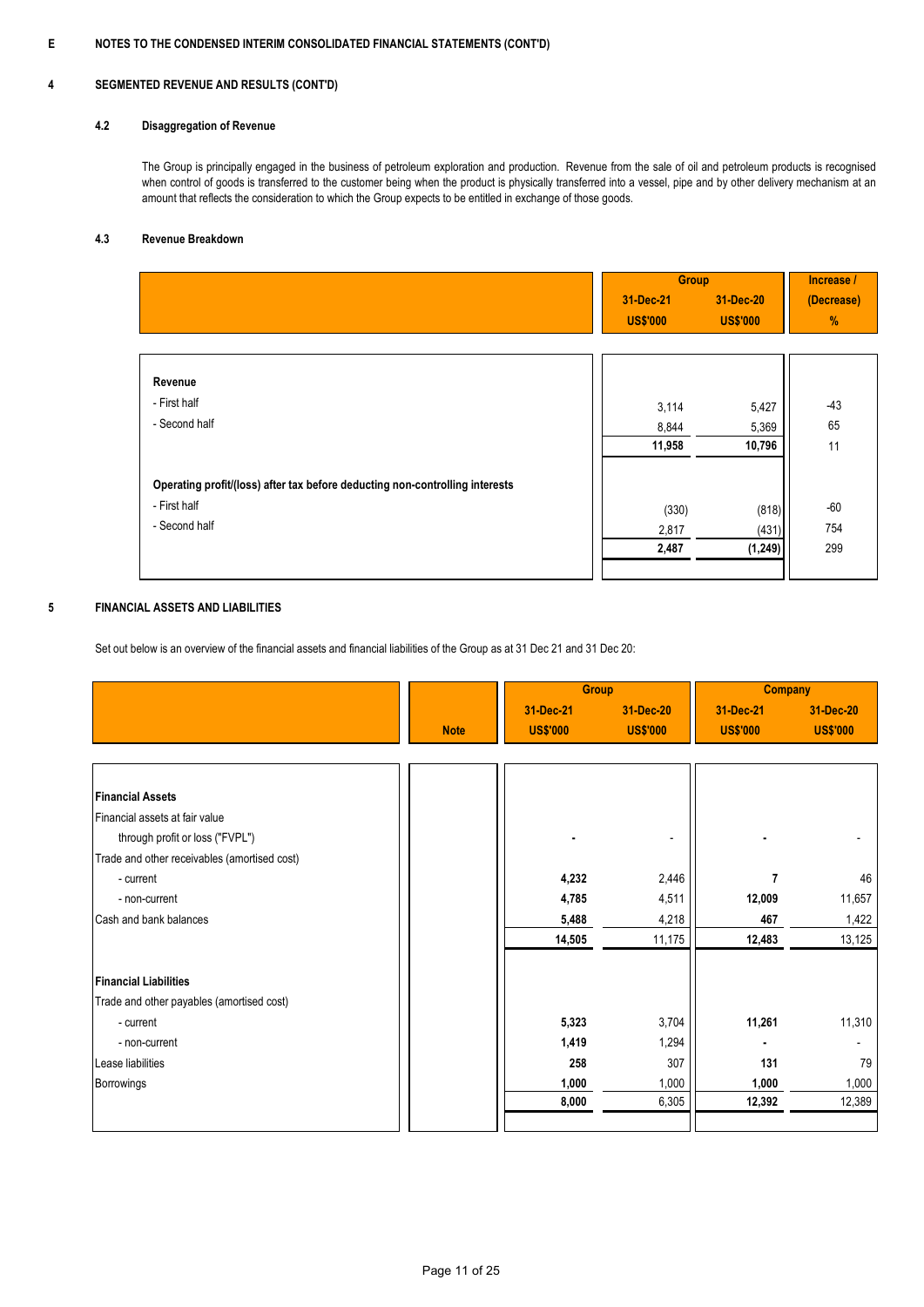#### **5 FINANCIAL ASSETS AND LIABILITIES (CONT'D)**

#### **5.1 Breakdown on trade and other receivables**

|                                         |             | <b>Group</b>    |                          | <b>Company</b>  |                          |
|-----------------------------------------|-------------|-----------------|--------------------------|-----------------|--------------------------|
|                                         |             | 31-Dec-21       | 31-Dec-20                | 31-Dec-21       | 31-Dec-20                |
| <b>Trade and other receivables</b>      | <b>Note</b> | <b>US\$'000</b> | <b>US\$'000</b>          | <b>US\$'000</b> | <b>US\$'000</b>          |
|                                         |             |                 |                          |                 |                          |
|                                         |             |                 |                          |                 |                          |
| <b>Current</b>                          |             |                 |                          |                 |                          |
| Trade receivables - non-related parties |             | 4,087           | 2,268                    |                 |                          |
| Loan to subsidiary corporations         |             |                 |                          | 10,153          | 10,145                   |
| Less: Loss allowances                   |             |                 | $\overline{\phantom{0}}$ | (10, 153)       | (10, 145)                |
| Loan to subsidiary corporations, net    |             |                 | $\overline{\phantom{0}}$ |                 |                          |
|                                         |             |                 |                          |                 |                          |
| Other receivables - non-related parties |             | 145             | 137                      | 7               | 46                       |
| Loan to associated companies            |             | 528             | 665                      |                 |                          |
|                                         |             | 673             | 802                      | $\overline{7}$  | 46                       |
| Less: Loss allowances                   |             | (528)           | (624)                    |                 | $\overline{\phantom{a}}$ |
|                                         |             | 145             | 178                      | 7               | 46                       |
|                                         |             | 4,232           | 2,446                    | $\overline{7}$  | 46                       |
|                                         |             |                 |                          |                 |                          |
| Non-current                             |             |                 |                          |                 |                          |
| Loan to subsidiary corporations         |             |                 | $\overline{\phantom{a}}$ | 19,905          | 19,553                   |
| Less: Loss allowance                    |             |                 | $\overline{a}$           | (7, 896)        | (7,896)                  |
| Loan to subsidiary corporations, net    |             |                 |                          | 12,009          | 11,657                   |
|                                         |             |                 |                          |                 |                          |
| Loan to non-related parties             |             | 4,785           | 4,511                    |                 |                          |
|                                         |             | 4,785           | 4,511                    | 12,009          | 11,657                   |
|                                         |             |                 |                          |                 |                          |

#### **5.2 Breakdown on trade and other payables**

|                                      |             | <b>Group</b>    |                 | <b>Company</b>  |                 |
|--------------------------------------|-------------|-----------------|-----------------|-----------------|-----------------|
|                                      |             | 31-Dec-21       | 31-Dec-20       | 31-Dec-21       | 31-Dec-20       |
| <b>Trade and other payables</b>      | <b>Note</b> | <b>US\$'000</b> | <b>US\$'000</b> | <b>US\$'000</b> | <b>US\$'000</b> |
|                                      |             |                 |                 |                 |                 |
| <b>Current</b>                       |             |                 |                 |                 |                 |
| Trade payables - non-related parties |             | 2,347           | 967             |                 |                 |
| Trade payables - related parties     |             | 150             | 378             |                 |                 |
| Accrued expenses                     |             | 559             | 548             | 314             | 324             |
| Other payables - non-related parties |             | 2,267           | 1,811           | 50              | 42              |
| Loan from subsidiary corporations    |             |                 |                 | 10,897          | 10,944          |
|                                      |             | 5,323           | 3,704           | 11,261          | 11,310          |
| Non-current                          |             |                 |                 |                 |                 |
| Other payable - non-related party    |             | 904             | 904             |                 |                 |
| Other payable - related party        |             | 515             | 390             |                 |                 |
|                                      |             | 1,419           | 1,294           |                 |                 |
|                                      |             |                 |                 |                 |                 |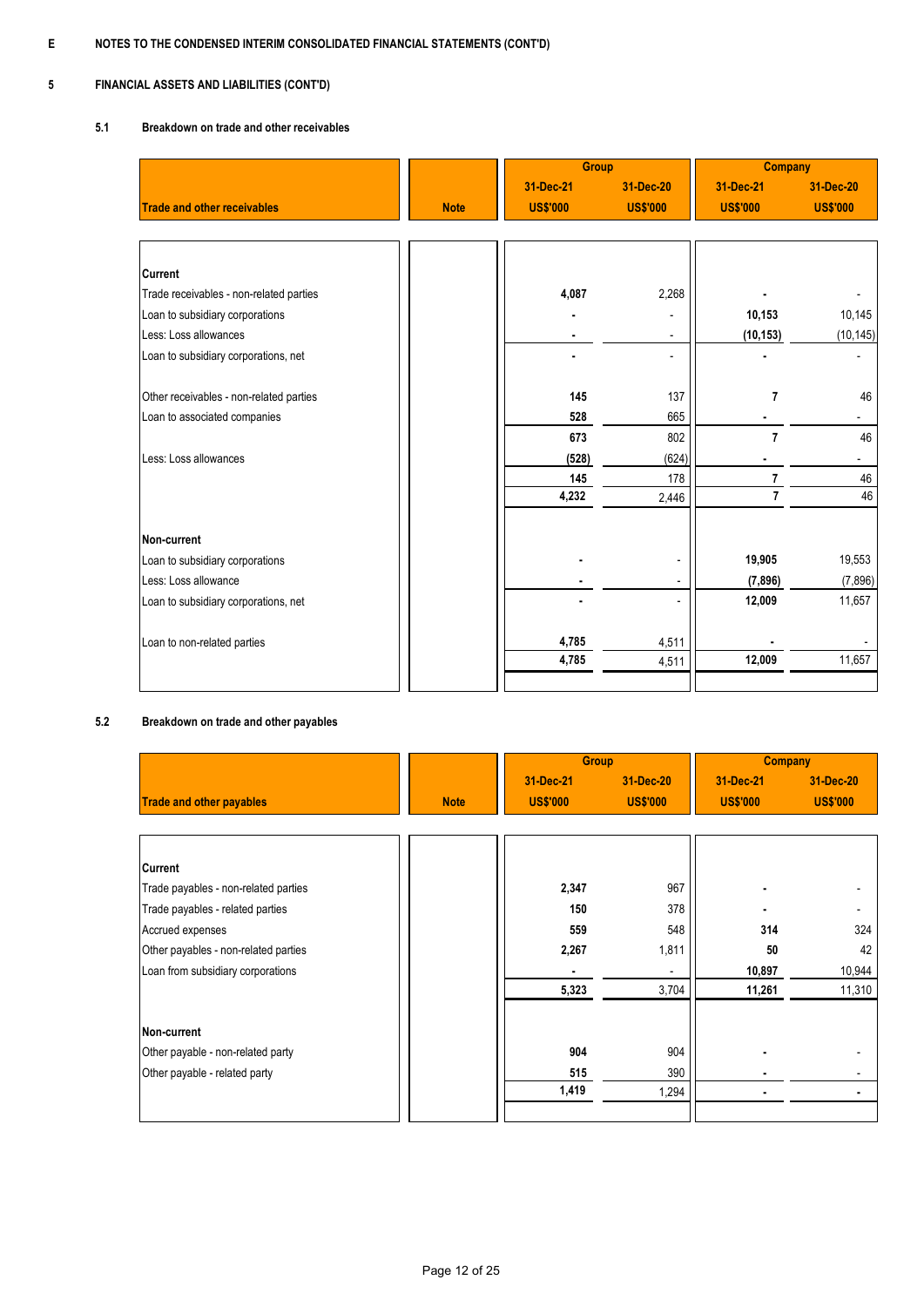#### **6 PROFIT/(LOSS) BEFORE TAXATION**

### **6.1 Significant items**

|                                                                  | 2H 2021         | 2H 2020                  | <b>FY 2021</b>  | <b>FY 2020</b>           |
|------------------------------------------------------------------|-----------------|--------------------------|-----------------|--------------------------|
| <b>Group</b>                                                     | <b>US\$'000</b> | <b>US\$'000</b>          | <b>US\$'000</b> | <b>US\$'000</b>          |
|                                                                  |                 |                          |                 |                          |
|                                                                  |                 |                          |                 |                          |
| Income                                                           |                 |                          |                 |                          |
| Interest income                                                  | 121             | 145                      | 240             | 288                      |
| Petroleum services fees                                          | 62              | 68                       | 134             | 205                      |
| Grant income                                                     |                 | 72                       | 21              | 105                      |
| Foreign exchange gain/(loss), net                                | 72              | (58)                     | 105             | (25)                     |
| Fair value gain on FVPL                                          | 60              |                          | 445             | $\overline{\phantom{a}}$ |
| Gain on disposal of FVPL                                         | 49              | $\overline{\phantom{a}}$ | 49              | $\overline{\phantom{a}}$ |
| Gain on derecognised of lease liability                          |                 | $\overline{\phantom{0}}$ | 2               |                          |
| Amortised cost adjustment for interest-free non-current payables | 65              | 65                       | 65              | 65                       |
|                                                                  |                 |                          |                 |                          |
| <b>Expenses</b>                                                  |                 |                          |                 |                          |
| Interest on borrowings                                           | 19              | 19                       | 37              | 40                       |
| Interest on lease liabilities                                    | 7               | 11                       | 13              | 22                       |
| Unwinding of interest free from non-current payables             | 33              | 32                       | 65              | 65                       |
| Production expenses                                              | 3,675           | 3,155                    | 5,552           | 6,740                    |
| Depreciation of property, plant and equipment                    | 12              | 4                        | 17              | 9                        |
| Depreciation of right-of-use assets                              | 115             | 126                      | 228             | 289                      |
| Amortisation of producing oil and gas properites                 | 1,062           | 1,138                    | 1,556           | 2,119                    |
| Amortisation of intangible assets                                | 171             | 171                      | 342             | 343                      |
|                                                                  |                 |                          |                 |                          |

### **6.2 Related Party Transactions**

There are no material related party transactions apart from those disclosed elsewhere in the financial statements.

#### **7 INCOME TAX EXPENSE**

The Group calculates the period income tax expense using the tax rate that would be applicable to the expected total annual earnings. The major components of income tax expense in the condensed interim consolidated statement of profir or loss are:

|                                                 |              |              | <b>US\$'000</b> | <b>US\$'000</b> |
|-------------------------------------------------|--------------|--------------|-----------------|-----------------|
| Current income tax expense                      | 451          | 305          | 625             | 589             |
| Prior year over provision of current income tax | (321)<br>130 | (176)<br>129 | (321)<br>304    | (155)<br>434    |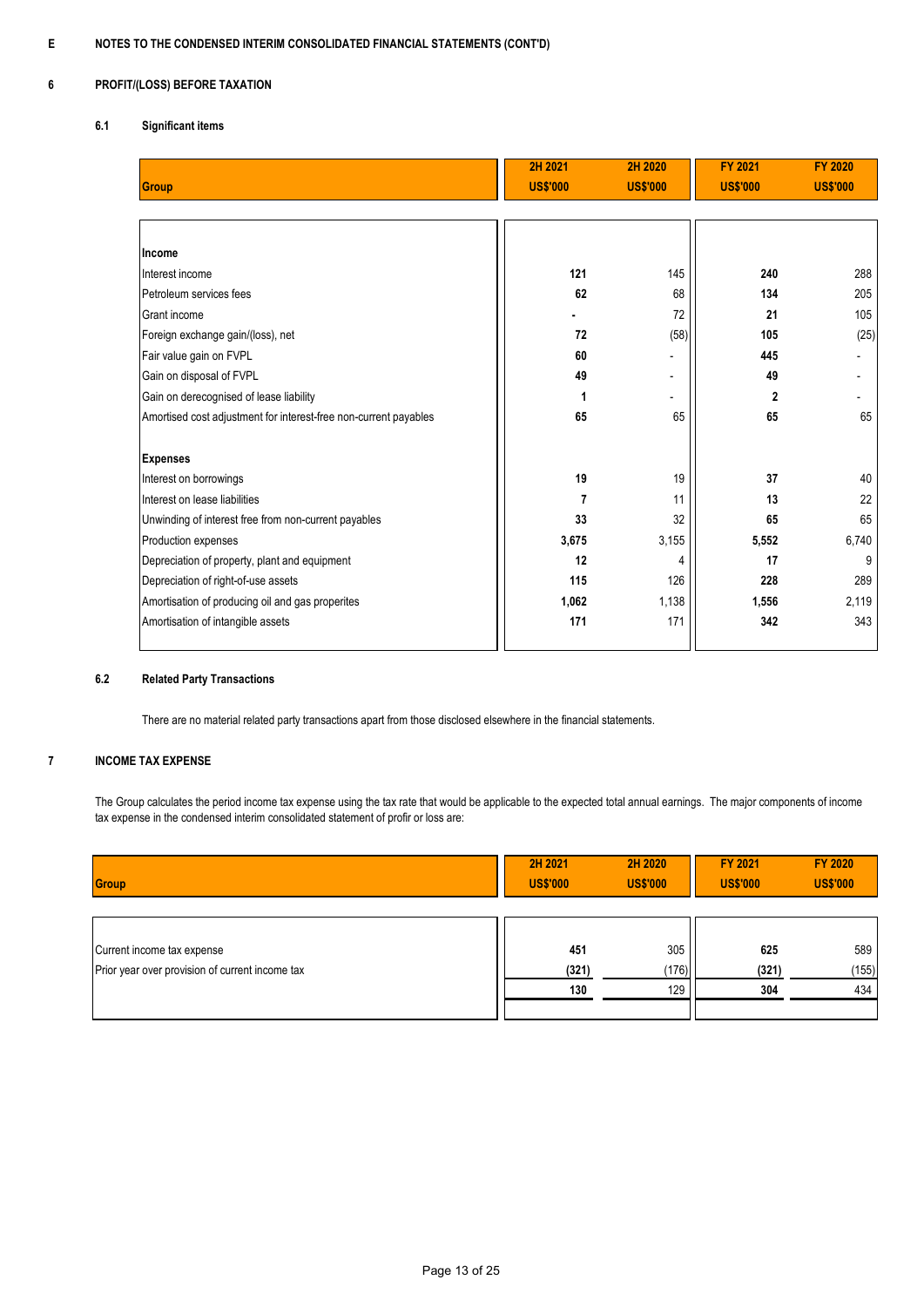#### **8 EARNINGS PER SHARE**

| Group                                                                                                     | 2H 2021<br><b>US\$'000</b> | 2H 2020<br><b>US\$'000</b> | <b>FY 2021</b><br><b>US\$'000</b> | <b>FY 2020</b><br><b>US\$'000</b> |
|-----------------------------------------------------------------------------------------------------------|----------------------------|----------------------------|-----------------------------------|-----------------------------------|
| Basic earnings/(losses) per ordinary share (US cents)                                                     | 0.435                      | (0.058)                    | 0.389                             | (0.186)                           |
| Weighted average number of ordinary shares for the purpose of<br>computing losses per share               | 655,498,604                | 655,498,604                | 655,498,604                       | 627,878,932                       |
| <b>Fully diluted earnings/(losses) per ordinary share (US cents)</b>                                      | 0.435                      | (0.058)                    | 0.389                             | (0.186)                           |
| Weighted average number of ordinary shares for the purpose of<br>computing fully diluted losses per share | 655,498,604                | 655,498,604                | 655,498,604                       | 627,878,932                       |

For the purpose of computing basic and fully diluted losses per share, the relevant periods were from 1 Jul 2021 to 31 Dec 2021 and 1 Jan 2021 to 31 Dec 2021 (1 Jul 2020 to 31 Dec 2020 and 1 Jan 2020 to 31 Dec 2020) respectively. The weighted average number of ordinary shares on issue has not been adjusted as the share options were anti-dilutive in 2H 2021 and FY 2021 (2H 2020 and FY 2020) respectively. The impact on losses per share for 2H 2020 and FY 2020 were anti-dilutive as it resulted in higher losses per share. Therefore, diluted losses per share was same as basic losses per share.

#### **9 NET ASSET VALUE PER SHARE**

|                                                                           | <b>Group</b>                 |                              | <b>Company</b>               |                              |
|---------------------------------------------------------------------------|------------------------------|------------------------------|------------------------------|------------------------------|
|                                                                           | 31-Dec-21<br><b>US\$'000</b> | 31-Dec-20<br><b>US\$'000</b> | 31-Dec-21<br><b>US\$'000</b> | 31-Dec-20<br><b>US\$'000</b> |
| Net asset value per ordinary share based on total number of issued shares |                              |                              |                              |                              |
| (excluding treasury shares) (US cents)                                    | 4.614                        | 4.239                        | 2.955                        | 3.035                        |
| Total number of issued shares (excluding treasury shares)                 | 655,498,604                  | 655,498,604                  | 655,498,604                  | 655,498,604                  |

#### **10 FINANCIAL ASSETS AT FAIR VALUE THROUGH PROFIT OR LOSS ("FVPL")**

Financial assets at fair value through profit or loss comprise the following:

|                                                                   | <b>Group</b>    |                 | <b>Company</b>  |                 |
|-------------------------------------------------------------------|-----------------|-----------------|-----------------|-----------------|
|                                                                   | 31-Dec-21       | 31-Dec-20       | 31-Dec-21       | 31-Dec-20       |
|                                                                   | <b>US\$'000</b> | <b>US\$'000</b> | <b>US\$'000</b> | <b>US\$'000</b> |
|                                                                   |                 |                 |                 |                 |
| Foreign listed equity security - PT Mitra Investindo TBK ("MITI") |                 |                 |                 |                 |
|                                                                   |                 |                 |                 |                 |

On 9 Feb 2021, the Company's shareholding in MITI was diluted from 48.87% to 11.30% after its right issue. Subsequent on 12 Apr 2021, the Company has no significant influence due to resignation from the Board of Commissioner and Board of Director, accordingly, the investment is reclassified to financial assets at fair value through profit or loss ("FVPL"). As at 12 Apr 2021, MITI continued to suspend to trade on Indonesia Stock Exchange ("IDX"), accordingly, there was no available market value to revalue the investment costs. On 29 Jun 21, IDX lifted the suspension and MITI has resumed trading. As at 30 Jun 2021, the Company has re-assessed the remaining investment in MITI considered that it will be held for trading purposes with no intention to hold further shareholding in future, therefore classified as FVPL, any fair value gain/(loss) will be recognised to profit or loss under SFRS(1) 9 Financial Instruments. As at 31 Dec 21, the Company had disposed all MITI shares at open market and recognised a fair value gain of FVPL of US\$0.45 mil and a realised gain on disposal of US\$0.05 mil to profit or loss.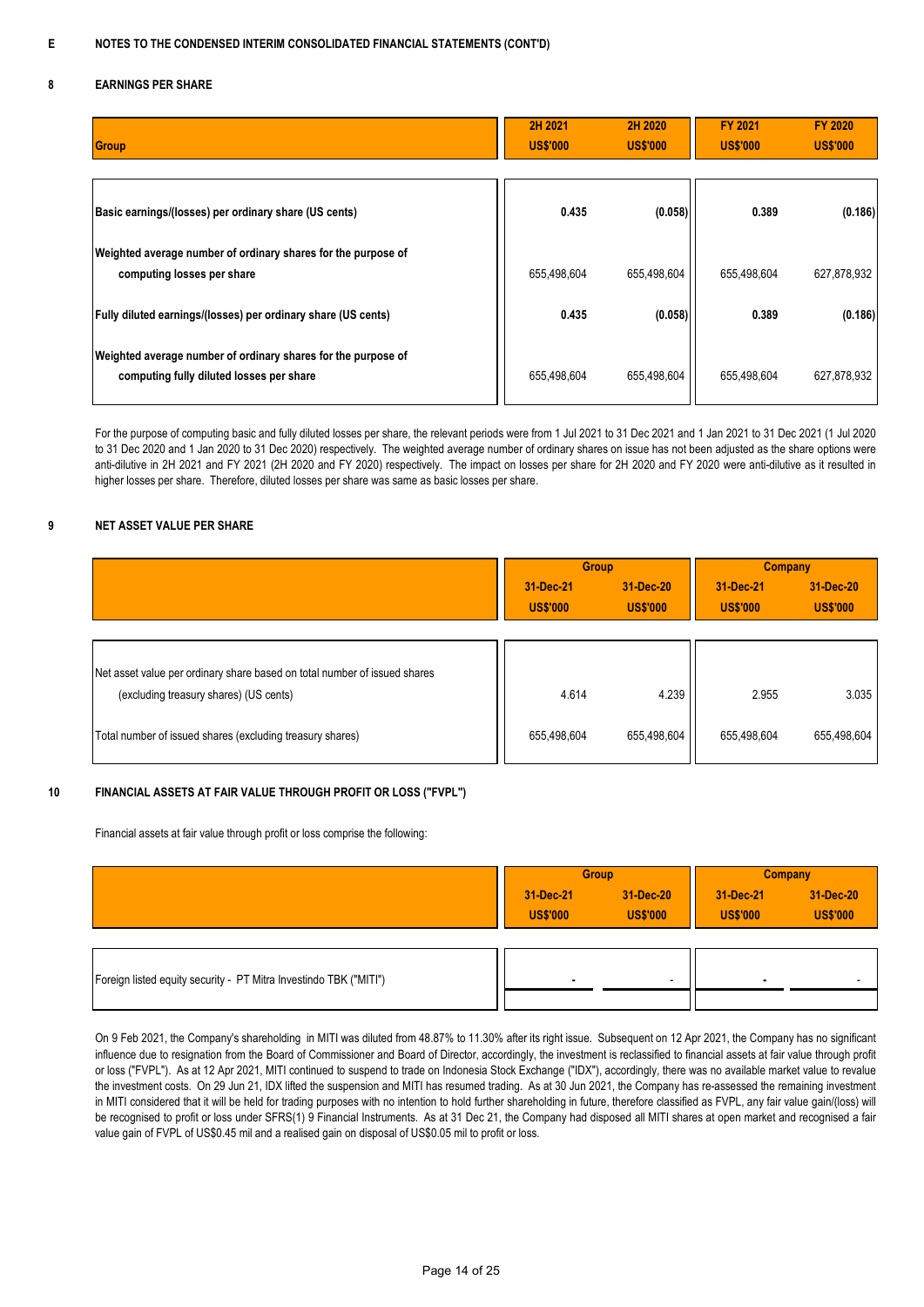#### **11 PROPERTY, PLANT AND EQUIPMENT**

| <b>Group and Company</b>      | <b>Computers</b><br><b>US\$'000</b> | <b>Office</b><br><b>Equipment</b><br><b>US\$'000</b> | <b>Renovations,</b><br><b>Furniture and</b><br><b>Fittings</b><br><b>US\$'000</b> | <b>Total</b><br><b>US\$'000</b> |
|-------------------------------|-------------------------------------|------------------------------------------------------|-----------------------------------------------------------------------------------|---------------------------------|
|                               |                                     |                                                      |                                                                                   |                                 |
| At 30 Jun 2021                |                                     |                                                      |                                                                                   |                                 |
| Cost                          | 147                                 | 7                                                    | 143                                                                               | 297                             |
| Accumulated depreciation      | (129)                               | (7)                                                  | (101)                                                                             | (237)                           |
| Net book value                | 18                                  | ۰                                                    | 42                                                                                | 60                              |
| 2H 2021                       |                                     |                                                      |                                                                                   |                                 |
| Opening net book value        | 18                                  |                                                      | 42                                                                                | 60                              |
| Additions                     |                                     |                                                      | 8                                                                                 | 8                               |
| Disposals                     |                                     |                                                      | _*                                                                                | $\cdot^{\star}$                 |
| Depreciation charge           | (3)                                 |                                                      | (9)                                                                               | (12)                            |
| <b>Closing net book value</b> | 15                                  |                                                      | 41                                                                                | 56                              |
| At 31 Dec 2021                |                                     |                                                      |                                                                                   |                                 |
| Cost                          | 147                                 | 7                                                    | 107                                                                               | 261                             |
| Accumulated depreciation      | (132)                               | (7)                                                  | (66)                                                                              | (205)                           |
| Net book value                | 15                                  | ä,                                                   | 41                                                                                | 56                              |
|                               |                                     |                                                      |                                                                                   |                                 |

\* Property, plant and equipment of cost amount of US\$0.04 mil was fully depreciated and disposed during 2H 2021.

#### **12 RIGHT-OF-USE ASSETS**

| Group                    | <b>Property</b><br><b>US\$'000</b> | <b>Office</b><br><b>Equipment</b><br><b>US\$'000</b> | <b>Motor Vehicles</b><br><b>US\$'000</b> | <b>Heavy</b><br><b>Equipment and</b><br><b>Machinery</b><br><b>US\$'000</b> | <b>Total</b><br><b>US\$'000</b> |
|--------------------------|------------------------------------|------------------------------------------------------|------------------------------------------|-----------------------------------------------------------------------------|---------------------------------|
|                          |                                    |                                                      |                                          |                                                                             |                                 |
| At 30 Jun 2021           |                                    |                                                      |                                          |                                                                             |                                 |
| Cost                     | 298                                | 13                                                   |                                          | 385                                                                         | 696                             |
| Accumulated depreciation | (103)                              | (7)                                                  |                                          | (275)                                                                       | (385)                           |
| Net book value           | 195                                | 6                                                    |                                          | 110                                                                         | 311                             |
| 2H 2021                  |                                    |                                                      |                                          |                                                                             |                                 |
| Opening net book value   | 195                                | 6                                                    |                                          | 110                                                                         | 311                             |
| Disposals                | $\cdot^{\star}$                    |                                                      |                                          | $\cdot^*$                                                                   | $\mathcal{L}^{\star}$           |
| Depreciation charge      | (61)                               | (2)                                                  |                                          | (52)                                                                        | (115)                           |
| Closing net book value   | 134                                | 4                                                    |                                          | 58                                                                          | 196                             |
| At 31 Dec 2021           |                                    |                                                      |                                          |                                                                             |                                 |
| Cost                     | 179                                | 13                                                   |                                          | 260                                                                         | 452                             |
| Accumulated depreciation | (45)                               | (9)                                                  |                                          | (202)                                                                       | (256)                           |
| Net book value           | 134                                | 4                                                    |                                          | 58                                                                          | 196                             |

\* Property and Heavy equipment and machinery of cost amount of US\$0.12 mil and US\$0.13 mil respectively were fully depreciated and lapsed during 2H 2021.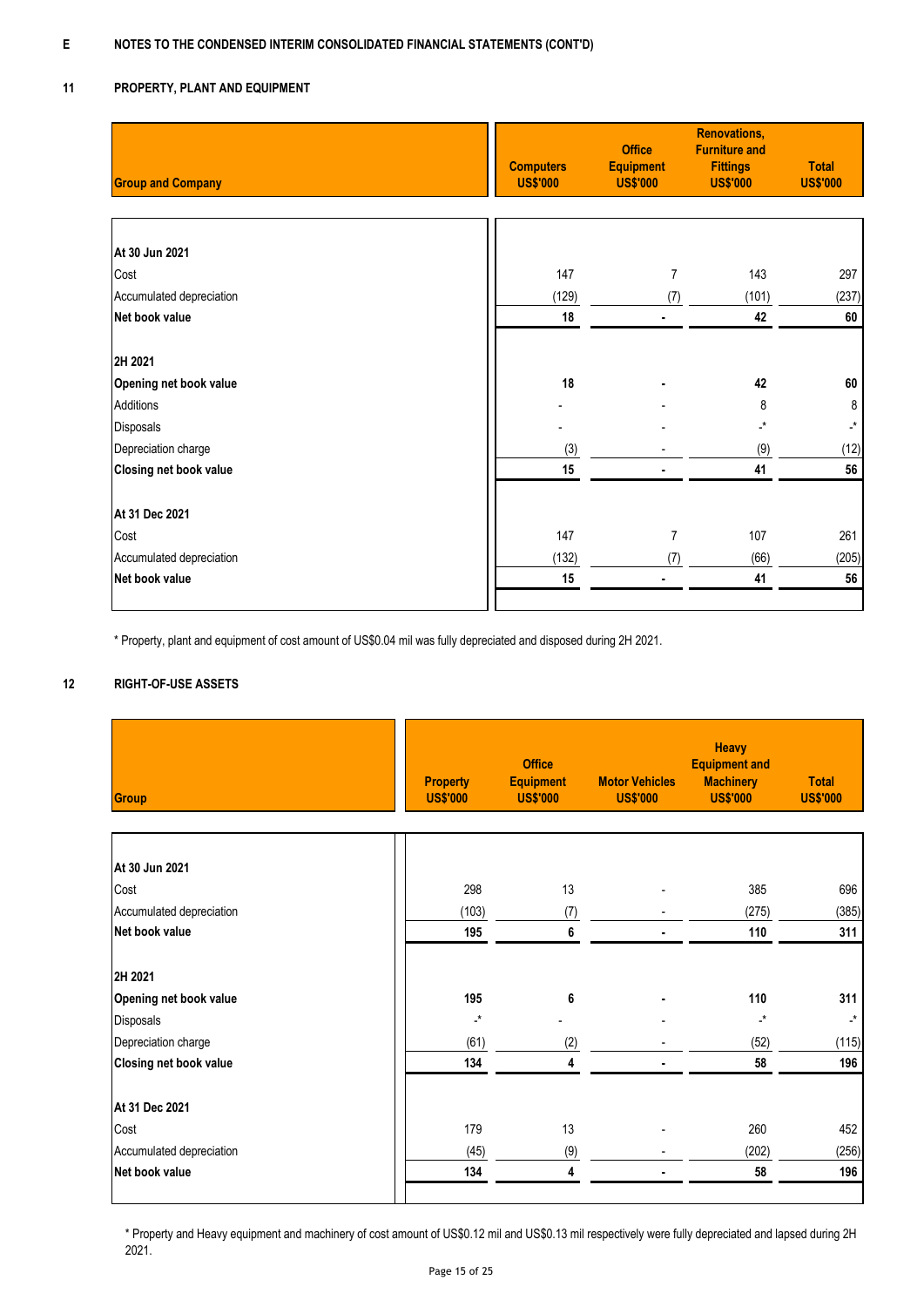#### **12 RIGHT-OF-USE ASSETS (CONT'D)**

| <b>Company</b>           | <b>Property</b><br><b>US\$'000</b> | <b>Office</b><br><b>Equipment</b><br><b>US\$'000</b> | <b>Total</b><br><b>US\$'000</b> |
|--------------------------|------------------------------------|------------------------------------------------------|---------------------------------|
|                          |                                    |                                                      |                                 |
|                          |                                    |                                                      |                                 |
| At 30 Jun 2021           |                                    |                                                      |                                 |
| Cost                     | 179                                | 13                                                   | 192                             |
| Accumulated depreciation | $\blacksquare$                     | (7)                                                  | (7)                             |
| Net book value           | 179                                | 6                                                    | 185                             |
|                          |                                    |                                                      |                                 |
| 2H 2021                  |                                    |                                                      |                                 |
| Opening net book value   | 179                                | 6                                                    | 185                             |
| Additions                |                                    |                                                      |                                 |
| Disposals                |                                    |                                                      | Ξ.                              |
| Depreciation charge      | (45)                               | (2)                                                  | (47)                            |
| Closing net book value   | 134                                | 4                                                    | 138                             |
|                          |                                    |                                                      |                                 |
| At 31 Dec 2021           |                                    |                                                      |                                 |
| Cost                     | 179                                | 13                                                   | 192                             |
| Accumulated depreciation | (45)                               | (9)                                                  | (54)                            |
| Net book value           | 134                                | 4                                                    | 138                             |
|                          |                                    |                                                      |                                 |
|                          |                                    |                                                      |                                 |

#### **13 PRODUCING OIL AND GAS PROPERTIES**

| Group                                          | <b>Development</b><br>and Production<br><b>Assets</b><br><b>US\$'000</b> | <b>Development</b><br><b>Tangible Assets</b><br><b>US\$'000</b> | <b>Participating</b><br>and<br><b>Concession</b><br><b>Rights</b><br><b>US\$'000</b> | <b>Total</b><br><b>US\$'000</b> |
|------------------------------------------------|--------------------------------------------------------------------------|-----------------------------------------------------------------|--------------------------------------------------------------------------------------|---------------------------------|
|                                                |                                                                          |                                                                 |                                                                                      |                                 |
| At 30 Jun 2021                                 |                                                                          |                                                                 |                                                                                      |                                 |
| Cost                                           | 50,027                                                                   | 6,060                                                           | 600                                                                                  | 56,687                          |
| Accumulated amortisation and impairment losses | (41,002)                                                                 | (5, 392)                                                        | (600)                                                                                | (46, 994)                       |
| Net book value                                 | 9,025                                                                    | 668                                                             |                                                                                      | 9,693                           |
| 2H 2021                                        |                                                                          |                                                                 |                                                                                      |                                 |
| Opening net book value                         | 9,025                                                                    | 668                                                             |                                                                                      | 9,693                           |
| Additions                                      | 1,945                                                                    | 181                                                             |                                                                                      | 2,126                           |
| Amortisation charge                            | (862)                                                                    | (200)                                                           |                                                                                      | (1,062)                         |
| Closing net book value                         | 10,108                                                                   | 649                                                             |                                                                                      | 10,757                          |
| At 31 Dec 2021                                 |                                                                          |                                                                 |                                                                                      |                                 |
| Cost                                           | 51,972                                                                   | 6,241                                                           | 600                                                                                  | 58,813                          |
| Accumulated amortisation and impairment losses | (41, 864)                                                                | (5, 592)                                                        | (600)                                                                                | (48, 056)                       |
| Net book value                                 | 10,108                                                                   | 649                                                             | ٠                                                                                    | 10,757                          |
|                                                |                                                                          |                                                                 |                                                                                      |                                 |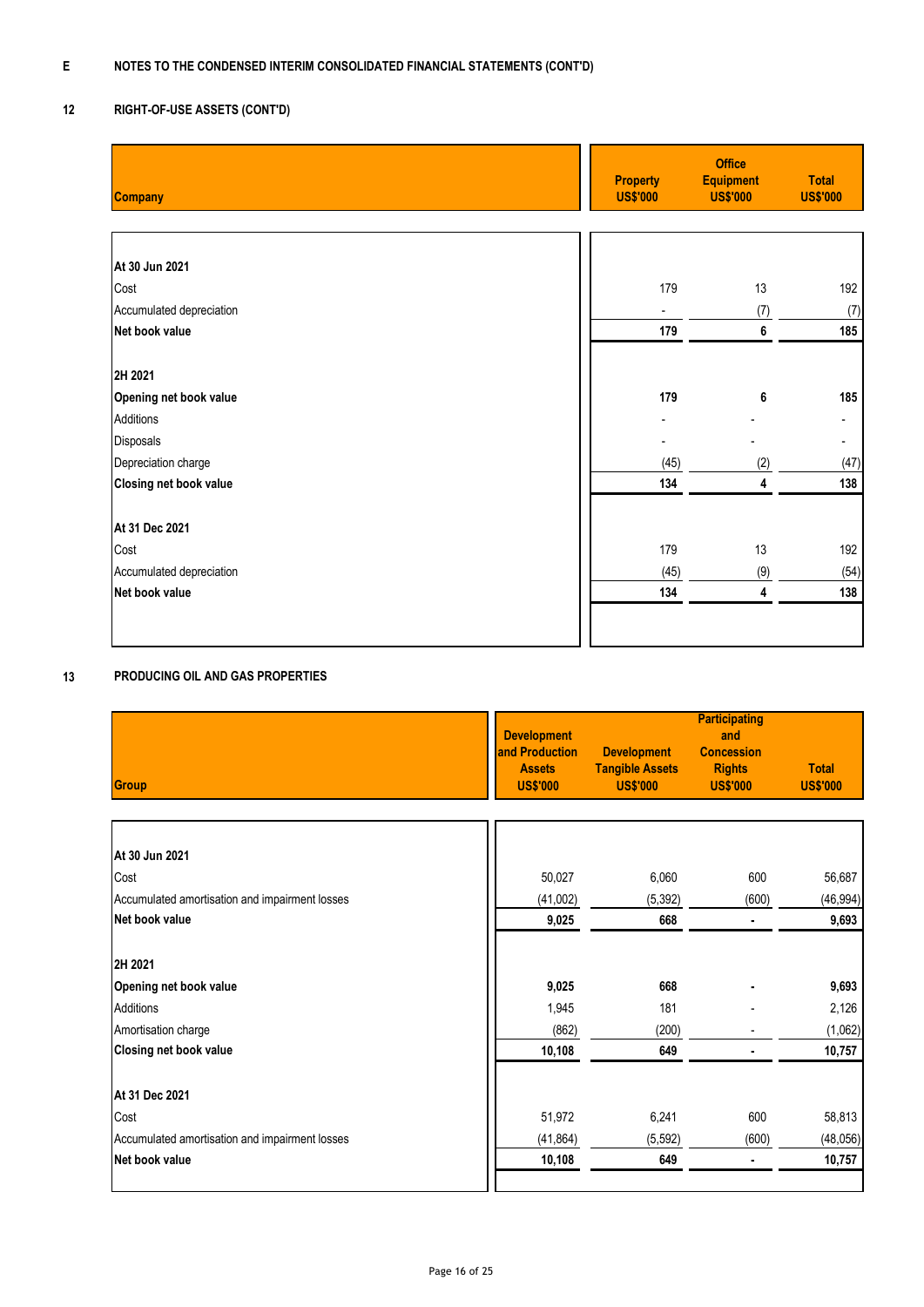#### **13 PRODUCING OIL AND GAS PROPERTIES (CONT'D)**

Following the resumption of Myanmar's operations in Apr 2021 and an unexpected significant decrease in production due to suspension of operation and instability in the country, management has recalculated the recoverable amount of Myanmar's cash generating unit ("CGU") as at 31 Dec 2021.

The Group performs assessment of the carrying value of its non-financial assets (other than goodwill) when there is indication of impairment. The recoverable amounts of CGU are determined based on value-in-use calculations and fair value less cost of sale. These calculations require the use of estimates and key assumptions, inter alia, petroleum recoverable reserves, future crude oil prices, operating costs, capital expenditure, decline rate and number of payment of invoices received by the Group in the financial period. Management has used the 2022 revised budgets reviewed by the respective owner committees and also past experiences as a guide. The period beyond 2023 until the contracts expire assumes some drilling activities undertaken to further develop the existing fields. Future cash flows are discounted using discount rates of 16% per annum (2020: 13% per annum) (a comparable rate used by other companies in the region and in the similar nature of business sector). The average pre-tax discount rate is estimated to be 24% per annum (2020: 19% per annum).

Based on the impairment test of the Myanmar CGU, no impairment charge was recognised for producing oil and gas properties and patent rights for 2H 2021 and FY 2021 respectively. The estimated recoverable amount of the Myanmar CGU was higher than its carrying amount.

#### **14 EXPLORATION AND EVALUATION ("E&E") ASSETS**

| Group                         | <b>Exploration and</b><br><b>Evaluation</b><br><b>Assets</b><br><b>US\$'000</b> | <b>Participating</b><br><b>Rights</b><br><b>US\$'000</b> | <b>Total</b><br><b>US\$'000</b> |
|-------------------------------|---------------------------------------------------------------------------------|----------------------------------------------------------|---------------------------------|
|                               |                                                                                 |                                                          |                                 |
| At 30 Jun 2021                |                                                                                 |                                                          |                                 |
| Cost                          | 18,570                                                                          | 1,435                                                    | 20,005                          |
| Accumulated impairment losses | (6, 243)                                                                        |                                                          | (6, 243)                        |
| Net book value                | 12,327                                                                          | 1,435                                                    | 13,762                          |
| 2H 2021                       |                                                                                 |                                                          |                                 |
| Opening net book value        | 12,327                                                                          | 1,435                                                    | 13,762                          |
| Additions                     | 15                                                                              |                                                          | 15                              |
| <b>Closing net book value</b> | 12,342                                                                          | 1,435                                                    | 13,777                          |
| At 31 Dec 2021                |                                                                                 |                                                          |                                 |
| Cost                          | 18,585                                                                          | 1,435                                                    | 20,020                          |
| Accumulated impairment losses | (6, 243)                                                                        |                                                          | (6, 243)                        |
| Net book value                | 12,342                                                                          | 1,435                                                    | 13,777                          |
|                               |                                                                                 |                                                          |                                 |

In 2H 2021 and FY 2021, management has assessed that there are no indicators that the Group's E&E assets would be impaired as the Group continues to have ability and intention to explore the assets which are believed to have commercial viability.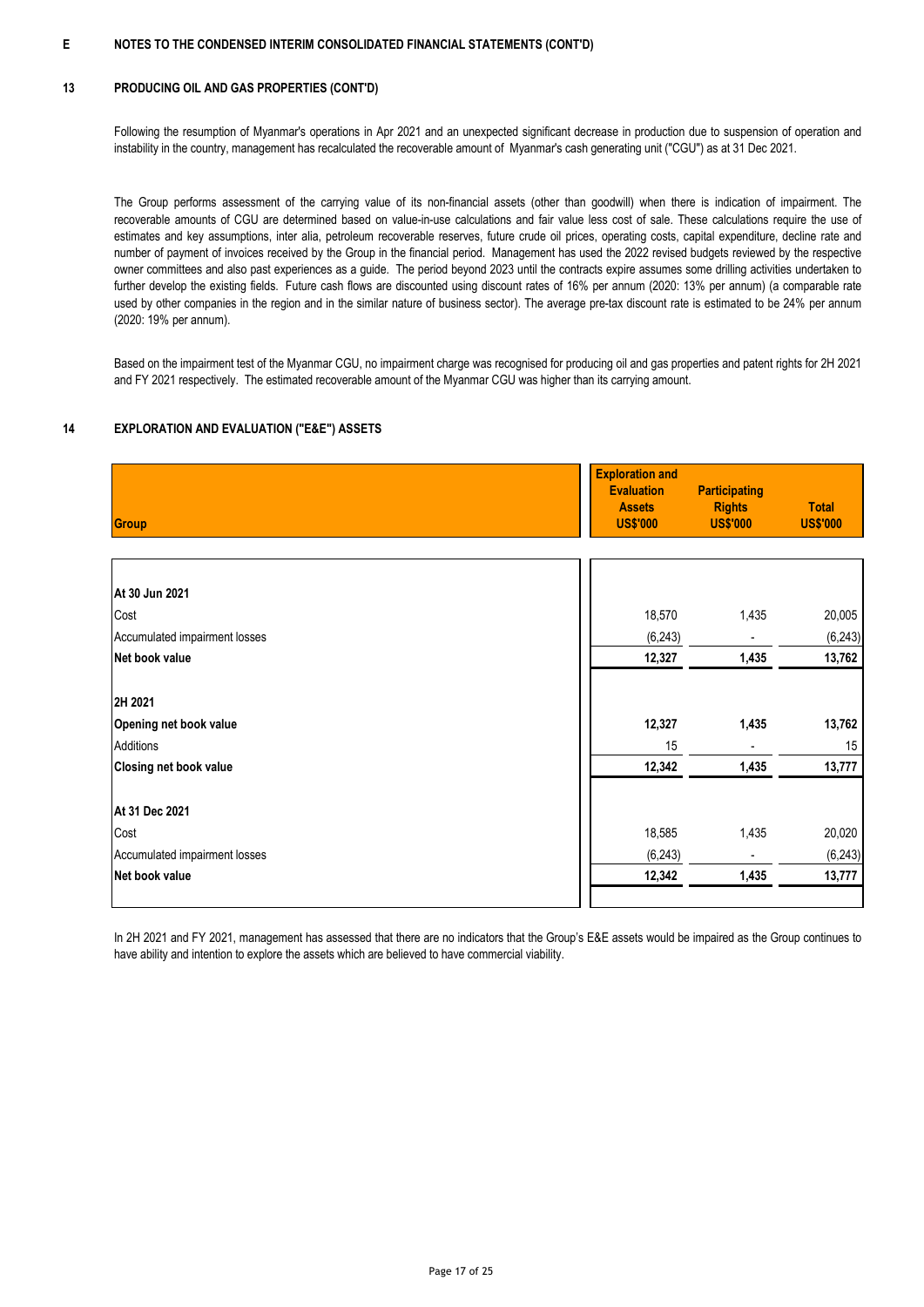#### **15 INTANGIBLE ASSETS**

| Group                                          | <b>Goodwill on</b><br><b>Reverse</b><br><b>Acquisition</b><br><b>US\$'000</b> | <b>Computer</b><br><b>Software</b><br><b>US\$'000</b> | <b>Patent Rights</b><br><b>US\$'000</b> | <b>Total</b><br><b>US\$'000</b> |
|------------------------------------------------|-------------------------------------------------------------------------------|-------------------------------------------------------|-----------------------------------------|---------------------------------|
|                                                |                                                                               |                                                       |                                         |                                 |
| At 30 Jun 2021                                 |                                                                               |                                                       |                                         |                                 |
| Cost                                           | 1,489                                                                         | 26                                                    | 3,480                                   | 4,995                           |
| Accumulated amortisation and impairment losses | (1, 489)                                                                      | (23)                                                  | (1, 207)                                | (2,719)                         |
| Net book value                                 |                                                                               | 3                                                     | 2,273                                   | 2,276                           |
| 2H 2021                                        |                                                                               |                                                       |                                         |                                 |
| Opening net book value                         |                                                                               | 3                                                     | 2,273                                   | 2,276                           |
| Amortisation charge                            |                                                                               | (3)                                                   | (168)                                   | (171)                           |
| Closing net book value                         |                                                                               |                                                       | 2,105                                   | 2,105                           |
| At 31 Dec 2021                                 |                                                                               |                                                       |                                         |                                 |
| Cost                                           | 1,489                                                                         | 26                                                    | 3,480                                   | 4,995                           |
| Accumulated amortisation and impairment losses | (1, 489)                                                                      | (26)                                                  | (1, 375)                                | (2,890)                         |
| Net book value                                 |                                                                               |                                                       | 2,105                                   | 2,105                           |
|                                                |                                                                               |                                                       |                                         |                                 |

The Group performs impairment assessment of the carrying value of patent rights whenever there is an indication of impairment. The recoverable amounts of CGUs have been determined based on value-in-use calculations. These calculations require the use of estimates and key assumptions that are disclosed under Note 13.

#### **16 INVESTMENTS IN ASSOCIATED COMPANIES**

| <b>Group and Company</b>                                     | 31-Dec-21<br><b>US\$'000</b> | 31-Dec-20<br><b>US\$'000</b> |
|--------------------------------------------------------------|------------------------------|------------------------------|
|                                                              |                              |                              |
| Equity investment at costs                                   | 7,358                        | 12,191                       |
| Share of losses in associated companies                      | (7, 358)                     | (10, 149)                    |
| Share of other comprehensive income in associated companies  |                              | 96                           |
| Allowance for impairment of investment in associated company |                              | (2, 138)                     |
|                                                              |                              |                              |
|                                                              |                              |                              |

On 9 Feb 2021, MITI issued 1,878,368,047 new ordinary shares by a way of right issue, as a result, the Company's shareholding in MITI was diluted from 48.87% to 11.30%. Despite the reduction in its shareholding in MITI to less than 20%, the Company continued to have significant influence over MITI through its representative on the Board of MITI, and accordingly, the Company continued to classify its interests in MITI of US\$4.83 mil as investments in associated company. As at 31 Dec 20, the investment costs was fully impaired.

As at 12 Apr 2021, the Company no longer had significant influence in MITI due to resignation from the Board of Commissioner and Board of Director. Accordingly, the investment in MITI is reclassified to financial assets at fair value through profit or loss. As at 31 Dec 2021, the Company had disposed of all its shares in MITI.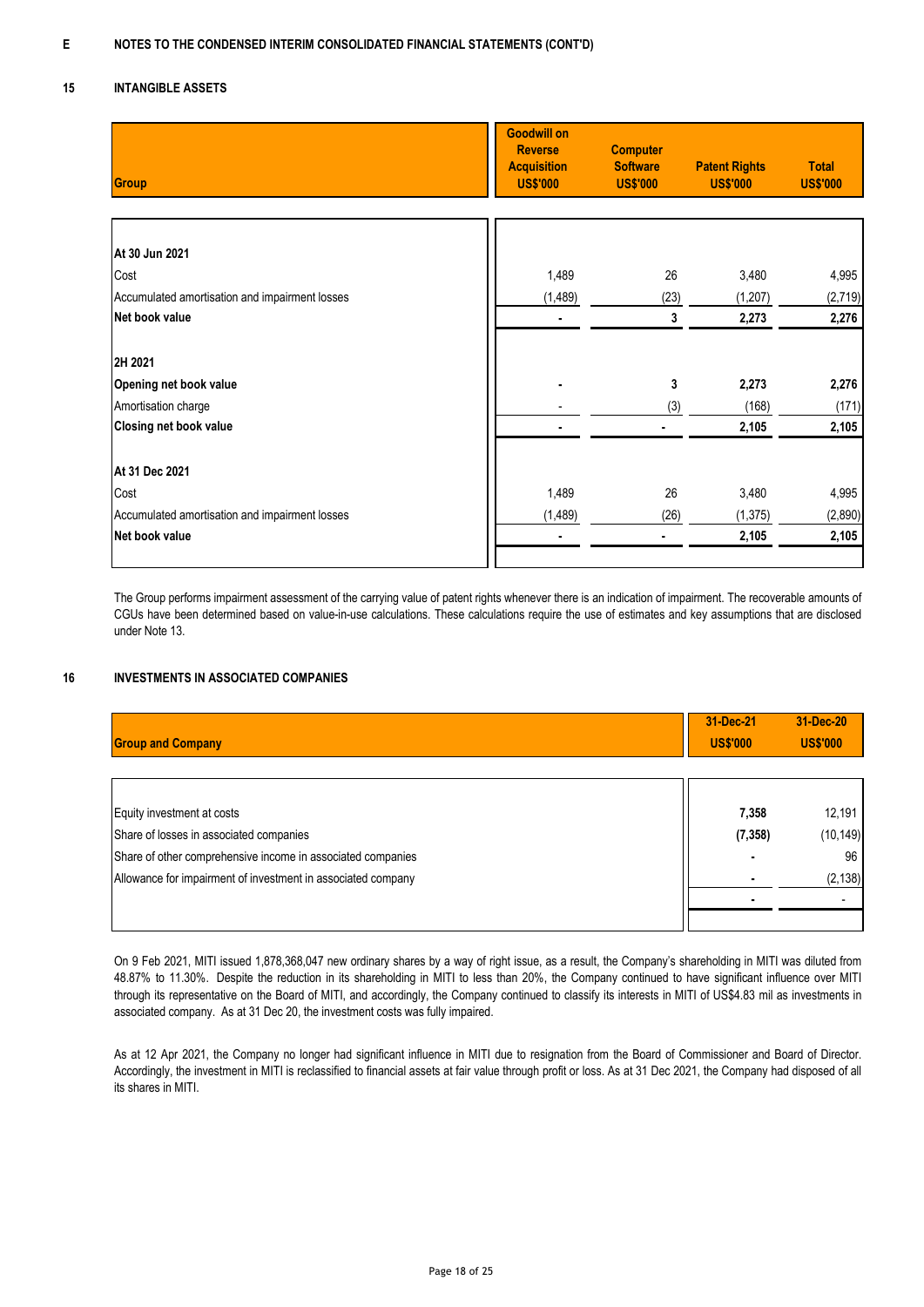## **17 BORROWINGS AND DEBT SECURITIES**

|                                                    | 31-Dec-21                         |                                     | 31-Dec-20                         |                                     |
|----------------------------------------------------|-----------------------------------|-------------------------------------|-----------------------------------|-------------------------------------|
| Group                                              | <b>Secured</b><br><b>US\$'000</b> | <b>Unsecured</b><br><b>US\$'000</b> | <b>Secured</b><br><b>US\$'000</b> | <b>Unsecured</b><br><b>US\$'000</b> |
|                                                    |                                   |                                     |                                   |                                     |
| Amount repayable in one year or less, or on demand |                                   |                                     |                                   |                                     |
| - Bank loan                                        |                                   | 1,000                               |                                   | 1,000                               |

The unsecured bank loan of US\$1.00 mil represents a bank loan from United Overseas Bank Limited ("UOB") to finance the Company's working capital. The interest is charged at 3.77% per annum for a tenor period of 2 months.

#### **18 CAPITAL COMMITMENTS**

The Group's capital commitments are in respect of the investments in the IPRCs in Myanmar and PSC KP in Indonesia. The capital expenditure as at 31 Dec 2021 and 31 Dec 2020 are based on the work programmes and budgets approved by the respective local authorities. These include development and well drillings in Myanmar.

| Group                   | 31-Dec-21<br><b>US\$'000</b> | 31-Dec-20<br><b>US\$'000</b> |
|-------------------------|------------------------------|------------------------------|
| Not later than one year | 3,200                        | 2,616                        |

### **19 SHARE CAPITAL**

|                                                               | 31-Dec-21               | 31-Dec-20   | 31-Dec-21       | 31-Dec-20       |
|---------------------------------------------------------------|-------------------------|-------------|-----------------|-----------------|
| <b>Group and Company</b>                                      | <b>Number of Shares</b> |             | <b>US\$'000</b> | <b>US\$'000</b> |
|                                                               |                         |             |                 |                 |
|                                                               |                         |             |                 |                 |
| <b>Issued and fully paid</b>                                  |                         |             |                 |                 |
| <b>Opening balance</b>                                        | 655,498,604             | 588,368,604 | 75,157          | 72,873          |
| Issuance of new ordinary shares pursuant to share option plan |                         | 4,630,000   |                 | 264             |
| Issuance of new ordinary shares pursuant to private placement |                         | 62,500,000  |                 | 2,024           |
| Share issue expenses                                          |                         |             |                 | (4)             |
| <b>Closing balance</b>                                        | 655,498,604             | 655,498,604 | 75,157          | 75,157          |
|                                                               |                         |             |                 |                 |

The number of ordinary shares comprised of the share options granted and outstanding under the Interra Share Option Plan as at 31 Dec 2021 was 16,975,000 (31 Dec 2020: 16,975,000).

The Company does not have any treasury shares or subsidiary holdings as at 31 Dec 2021 and 31 Dec 2020.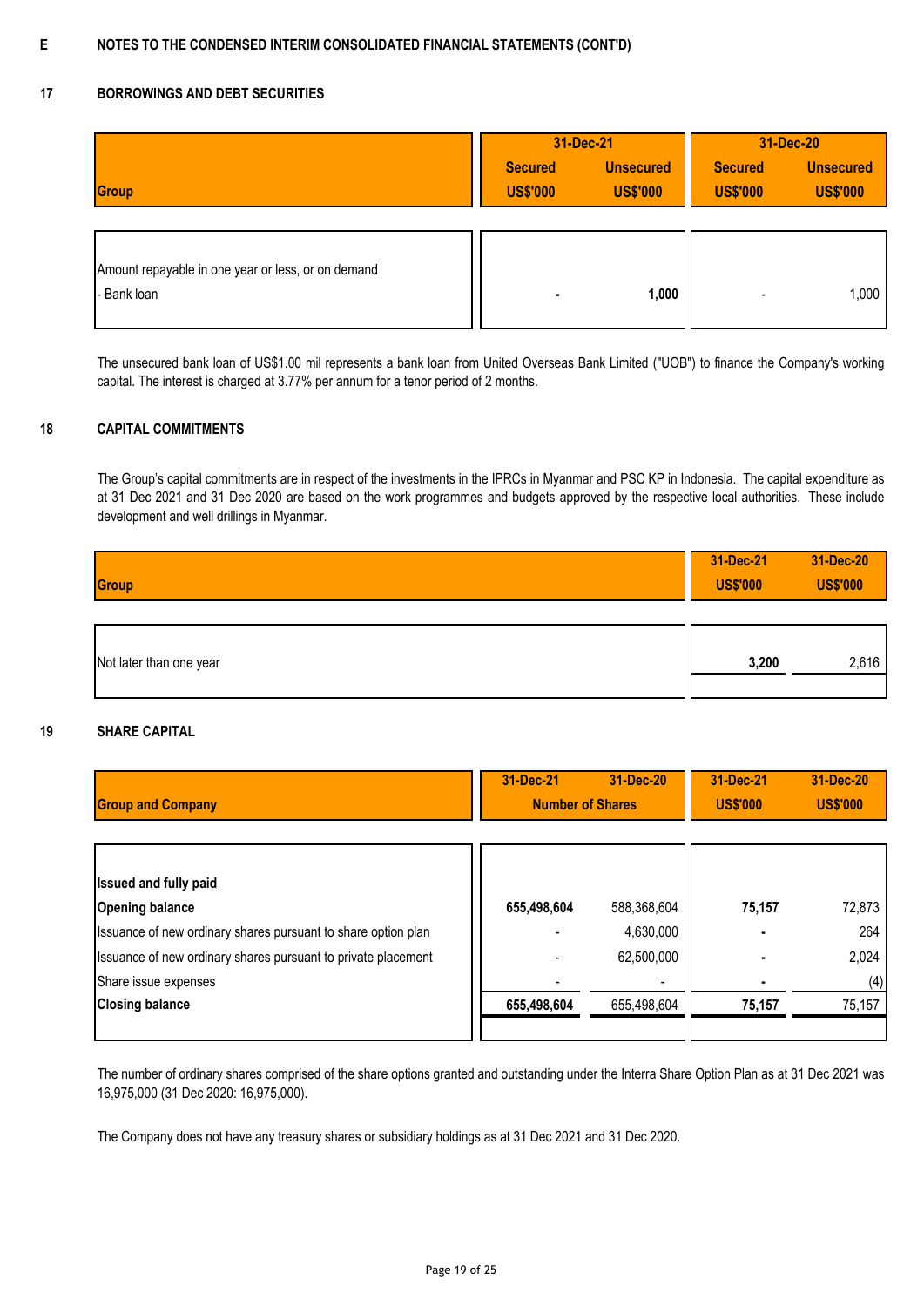### **20 SUBSEQUENT EVENTS**

Subsequent to FY 2021, the Group received approval letter from Satuan Kerja Khusus Pelaksana Kegiatan Usaha Hulu Minyak Dan Gas Bumi ("SKKMIGAS") that extended the exploration period of Kuala Pambuang ("KP") block ("Block") under the KP Production Sharing Contract ("PSC") with PT Mentari Pambuang Internasional ("MPI") to 25 Jan 2023. The Group has a 67.5% working interest in the Block through MPI.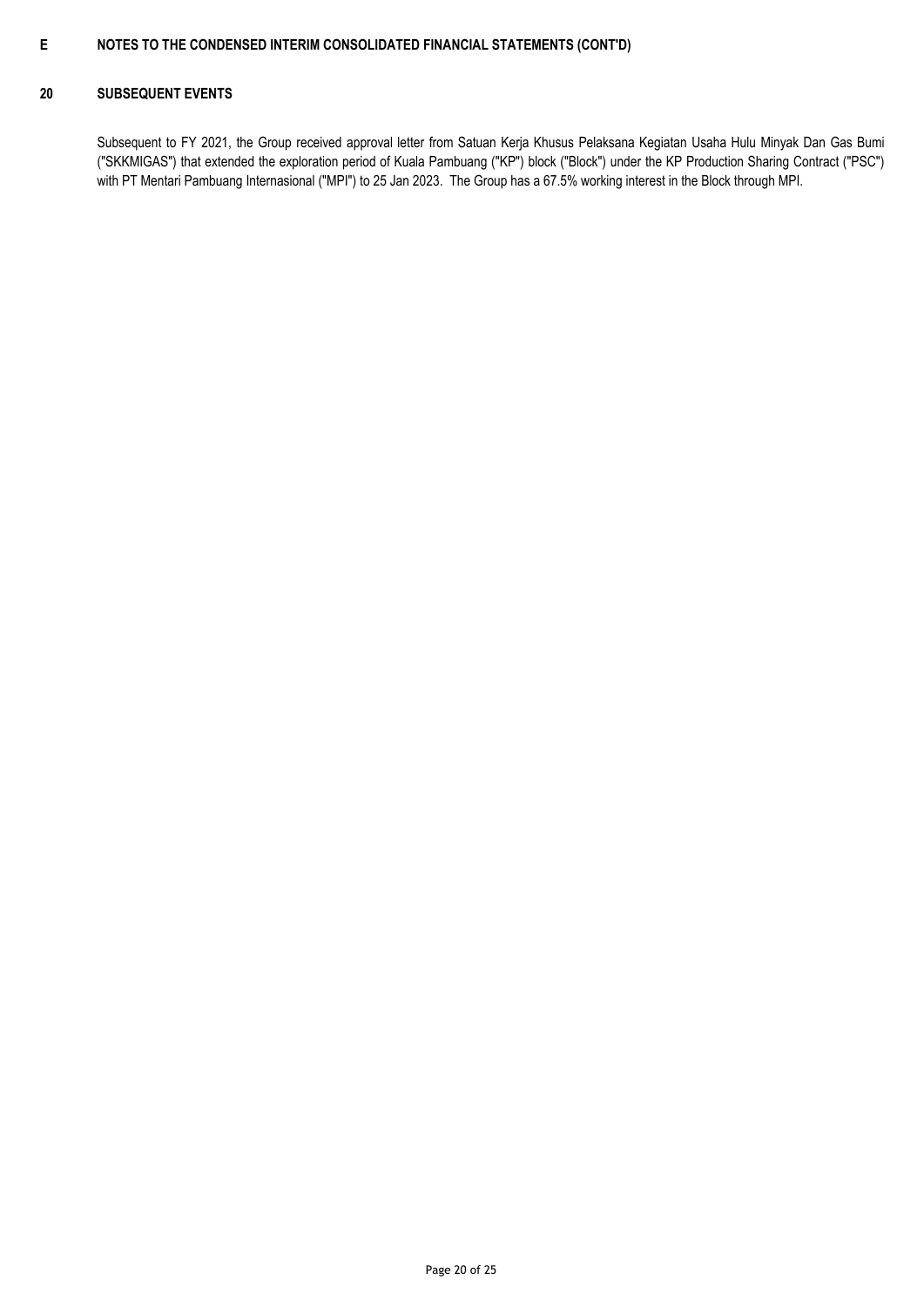#### **F OTHER INFORMATION REQUIRED BY LISTING RULE APPENDIX 7.2**

#### **1 REVIEW**

The condensed consolidated statement of financial position of Interra Resources Limited and its subsidiary corporations as at 31 Dec 2021 and the related condensed consolidated profit or loss and other comprehensive income, condensed consolidated statement of changes in equity and condensed consolidated statement of cash flows for the second-half year then ended 31 Dec 2021 and certain explanatory notes have not been audited or reviewed.

#### **2 PERFORMANCE REVIEW**

### **(A) SIGNIFICANT FACTORS THAT AFFECT THE TURNOVER, COSTS AND EARNINGS OF THE GROUP**

### **Revenue & Production**

Revenue increased by US\$1.16 mil to US\$11.96 mil in FY 2021 from US\$10.80 mil in FY 2020. This was largely due to higher weighted average transacted oil price in FY 2021 of US\$70.72 per barrel (FY 2020: US\$41.73 per barrel) despite lower sales of shareable oil by 35% to 214,184 barrels in FY 2021 (FY 2020: 327,708 barrels) due to disruption of operations as a result of political instability in Myanmar.

### **Cost of Production**

The decrease in cost of production to US\$7.54 mil in FY 2021 from US\$9.31 mil in FY 2020 was largely attributable to lower production expenses of US\$1.19 mil and lower amortisation charges and depreciation charges of US\$0.56 mil in FY 2021 as compared to FY 2020 due to disruption of operations since Feb 2021. Myanmar operations incurred capital expenditures of US\$2.28 mil in FY 2021 which resulted in lower amortisation charges of producing oil and gas properties.

### **Net Profit/(Loss)**

The Group posted a net profit of US\$2.49 mil in FY 2021 as compared to a net loss of US\$1.25 mil in FY 2020. The net profit was mainly due to the following:

- (1) Higher revenue of US\$11.96 mil in FY 2021 (FY 2020: US\$10.80 mil) was due to higher oil prices despite lower sales of shareable oil.
- (2) Lower cost of production of US\$7.54 mil in FY 2021 (FY 2020: US\$9.31 mil) was due to lower production expenses and lower amortisation charges of producing oil and gas properties and depreciation charges.
- (3) Higher other income of US\$1.08 mil in FY 2021 (FY 2020: US\$0.67 mil) was mainly due to fair value gain on FVPL of US\$0.45 mil and gain on disposal of FVPL of US\$0.05 mil offset by lower petroluem services fees of US\$0.13 mil (FY 2020: US\$0.21 mil) and lower government grant income received from Job Support Scheme of US\$0.02 mil in FY 2021 (FY 2020: US\$0.11 mil).
- (4) Lower administrative expenses of US\$2.43 mil in FY 2021 (FY 2020: US\$2.66 mil) were mainly due to lower corporate expenses by US\$0.22 mil from cost-cutting measures offset by higher administrative expenses from Myanmar operations by US\$0.06 mil in FY 2021 as compared to FY 2020.
- (5) Lower other expenses of US\$0.16 mil FY 2021 (FY 2020: US\$0.19 mil) due to lower depreciation charges of right-of-use assets and property plant and equipment.
- (6) Lower current income tax expenses of US\$0.30 mil in FY 2021 (FY 2020: US\$0.43 mil) were mainly due to current income tax expenses of US\$0.63 mil offset by prior year over provision of current income tax of US\$0.33 mil. Current income tax expenses were in line with taxable income in FY 2021.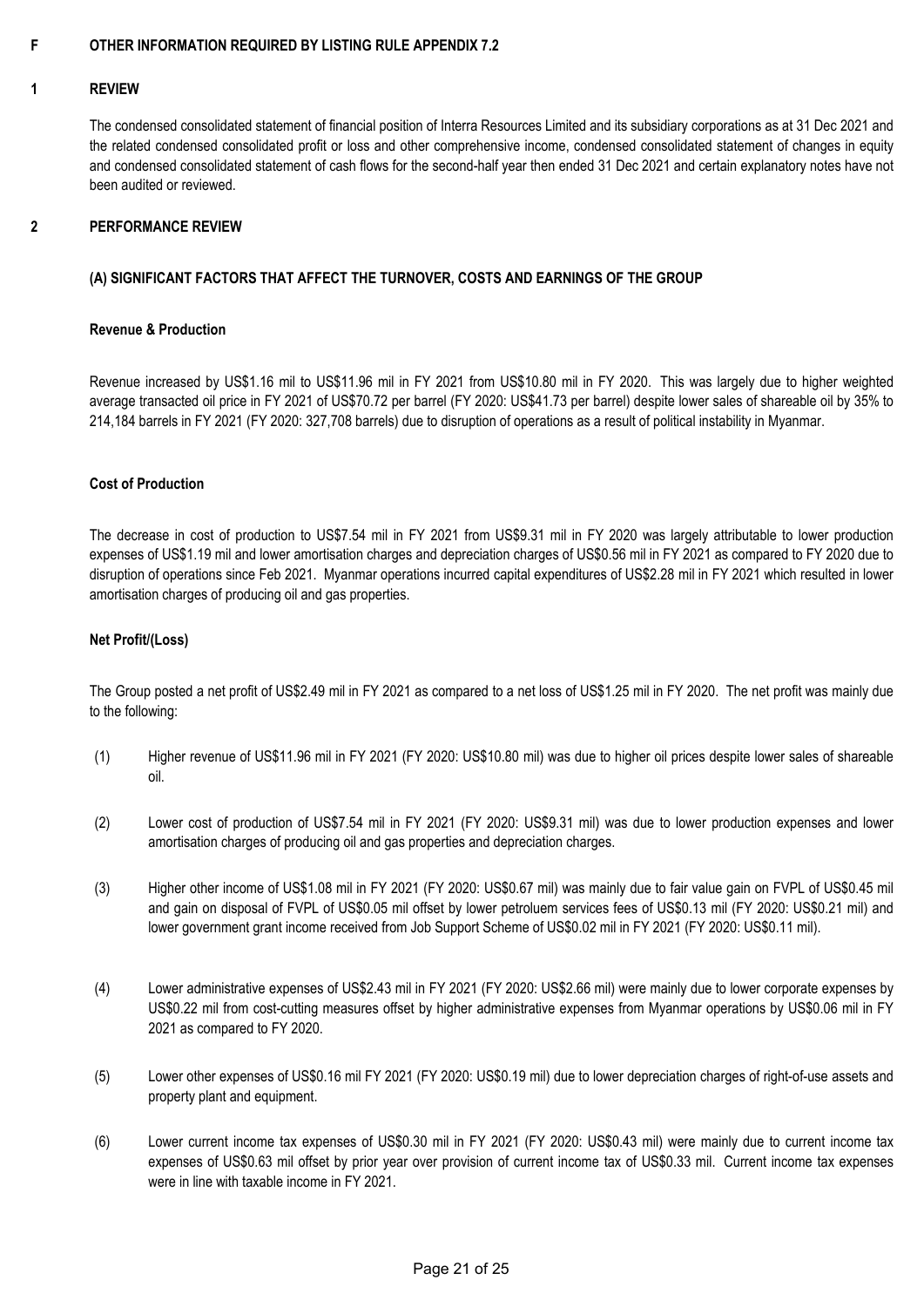#### **F OTHER INFORMATION REQUIRED BY LISTING RULE APPENDIX 7.2 (CONT'D)**

#### **2 PERFORMANCE REVIEW (CONT'D)**

### **(B) MATERIAL FACTORS THAT AFFECT THE CASH FLOW, WORKING CAPITAL, ASSETS OR LIABILITIES OF THE GROUP**

### **Statement of Financial Position**

Right-of-use assets decreased to US\$0.20 mil as at 31 Dec 2021 from US\$0.26 mil as at 31 Dec 2020 due to addition of new office lease of US\$0.18 mil offset by early termination and adjustment of existing lease of US\$0.01 mil and amortisation charges of US\$0.23 mil.

Producing oil and gas properties increased by US\$0.72 mil to US\$10.76 mil as at 31 Dec 2021 from US\$10.04 mil as at 31 Dec 2020 due to net capitalisation of drilling expenditures of US\$2.28 mil offset by amortisation charges of US\$1.56 mil for the financial period.

Exploration and evaluation assets increased to US\$13.78 mil as at 31 Dec 21 from US\$13.73 mil as at 31 Dec 2020 mainly due to capitalisation of production testing costs of US\$0.05 mil. As announced, further analysis of the data is still ongoing and the classification of exploration and evaluation costs remained unchanged until commerical viability is determined.

Intangible assets decreased to US\$2.11 mil as at 31 Dec 21 from US\$2.45 mil as at 31 Dec 2020 as a result of amortisation charges of US\$0.34 mil.

Inventories decreased by US\$0.02 mil to US\$3.39 mil as at 31 Dec 2021 from US\$3.41 mil as at 31 Dec 2020 due to resumption of operations and purchase of consumable inventories for Myanmar drilling activities.

Trade and other receivables - non-related parties (non-current) increased to US\$4.79 mil as at 31 Dec 2021 from US\$4.51 mil as at 31 Dec 2020 mainly due to increase of loan to non-related parties for the exploration activities in Kuala Pambuang PSC Indonesia. Trade and other receivables - non-related parties (current) increased to US\$4.23 mil as at 31 Dec 2021 from US\$2.45 mil as at 31 Dec 2020 were mainly from higher amounts billed of US\$10.07 mil as compared to the amounts collected of US\$8.25 mil.

Trade and other payables (non-current and current) increased by US\$1.74 mil to US\$6.74 mil as at 31 Dec 2021 from US\$5.00 mil as at 31 Dec 2020, were mainly from higher trade payables (non-related parties and related parties) by US\$1.15 mil and higher other payables (non-related parties and related parties) by US\$0.58 mil.

Lease liabilities (non-current and current) decreased by US\$0.05 mil to US\$0.26 mil as at 31 Dec 2021 from US\$0.31 mil as at 31 Dec 2020 due to additions of new lease of US\$0.18 mil offset by early termination and adjustment of existing lease of US\$0.01 mil and repayment of the principal elements of lease payments and interest of US\$0.21 mil during the financial period.

### **Statement of Cash Flows**

Cash and cash equivalents showed a net increase of US\$1.27 mil in FY 2021 due to the following:

- (1) Net cash provided by operating activities of US\$3.41 mil was mainly due to net cash inflows from oil and gas operations in Myanmar of US\$2.44 mil and repayment of loan from joint venture partner of US\$0.52 mil and offset by the corporate expenses.
- (2) Net cash used in investing activities of US\$1.89 mil was mainly due to addition of exploration and evaluation assets of US\$0.04 mil and capital expenditure for Myanmar operations of US\$2.28 mil.
- (3) Net cash used in financing activities of US\$0.25 mil was mainly due to lease payments of US\$0.20 mil and interest payments of US\$0.05 mil.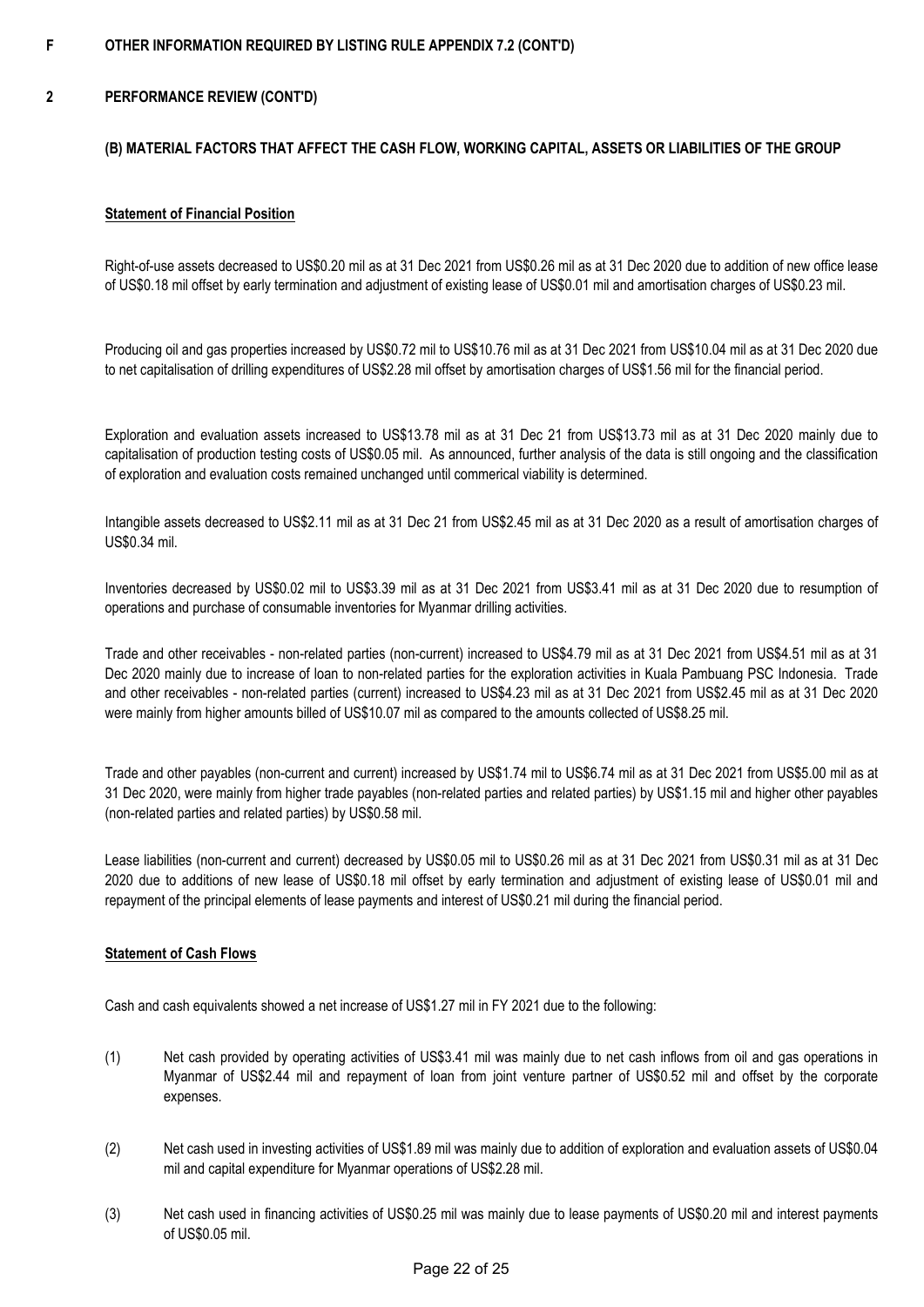#### **F OTHER INFORMATION REQUIRED BY LISTING RULE APPENDIX 7.2 (CONT'D)**

### **3 WHERE A FORECAST, OR A PROSPECT STATEMENT, HAS BEEN PREVIOUSLY DISCLOSED TO SHAREHOLDERS, ANY VARIANCE BETWEEN IT AND THE ACTUAL RESULTS**

NA.

#### **4 COMMENTARY**

Myanmar's shareable production increased by 132% from 64,450 barrels in 1H 2021 to 149,734 barrels in 2H 2021. The shareable production increase is largely the result of the resumption of operations at the Chauk and Yenanyaung fields as announced on 16 Jul 2021. During 2H 2021, the Company drilled seven new wells. Oil production on a well-by-well basis is being re-established, and related maintenance is in progress. It is expected that oil production well approach pre-suspension volumes will be achieved in the near term.

For Kuala Pambuang PSC, the exploration well KP-1 was completed in FY 2019 after reaching a total depth of 3,771 feet. The drilling and testing results were positive, and casing was successfully installed and cemented on Dec 2019. Production testing was planned to be performed in early 2020, however, due to the current pandemic, it will be delayed to FY 2022. Currently the production testing is scheduled to be completed before end of FY 2022. Further analysis of all technical data is ongoing and will be incorporated into well completion plans as well as the overall sub-surface interpretation of the Exploration Block. The Company will announce any noteworthy results of data analysis and expected perforation testing. No significant contribution is expected from this field in the near term.

As announced on 4 Dec 2021, the Group received approval letter from Satuan Kerja Khusus Pelaksana Kegiatan Usaha Hulu Minyak Dan Gas Bumi ("SKKMIGAS") that extended the exploration period of Kuala Pambuang ("KP") block ("Block") under the KP Production Sharing Contract ("PSC") with PT Mentari Pambuang Internasional ("MPI") to 25 Jan 2023.

Due to favourable oil prices towards the end of FY 2021, and the resumption of operation in Myanmar, the Company has done comparably well for the year. Barring any unforeseen circumstances, especially the political situation in Myanmar, the Company has sufficient cash resources to fulfil the current year work program. We will make the necessary and appropriate announcement in the future of any new development.

#### **5 DIVIDEND**

## **(a) Any dividend recommended for the current financial period reported on** No.

- **(b) Any dividend declared for the corresponding period of the immediately preceding financial year** No.
- **(c) Whether the dividend is before tax, net of tax or tax exempt** NA.
- **(d) Date payable** NA.
- **(e) Books closure date** NA.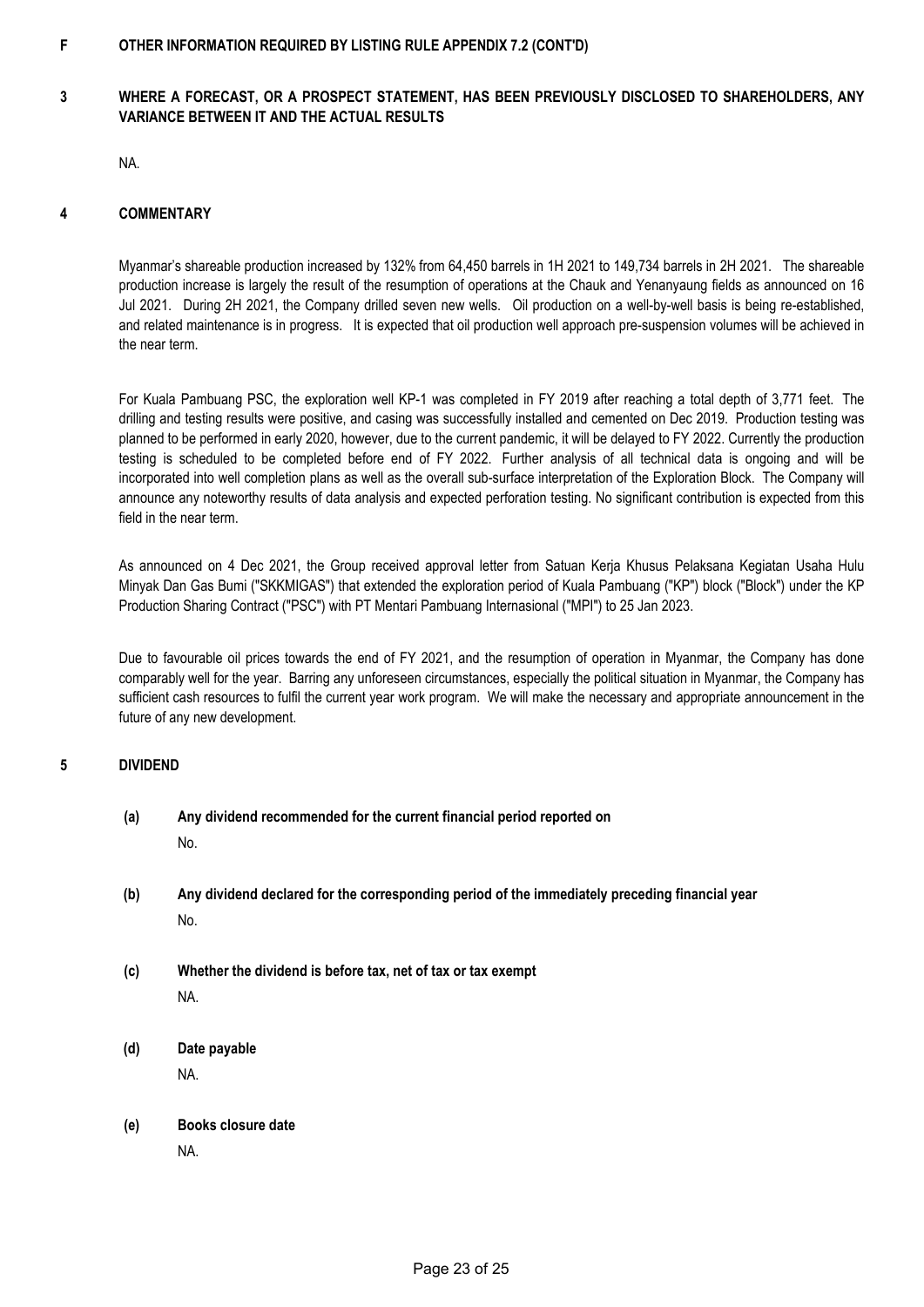#### **F OTHER INFORMATION REQUIRED BY LISTING RULE APPENDIX 7.2 (CONT'D)**

#### **6 (A) IF NO DIVIDEND HAS BEEN DECLARED (RECOMMENDED), A STATEMENT TO THAT EFFECT AND THE REASON(S) FOR THE DECISION**

The Company has not declared a dividend for the current financial period reported on. Currently, the Company does not have profits available to declare dividend.

### **(B) A BREAKDOWN OF THE TOTAL ANNUAL DIVIDEND (IN DOLLAR VALUE) FOR THE ISSUER'S LATEST FULL YEAR AND ITS PREVIOUS FULL YEAR**

NA.

#### **7 INTERESTED PERSON TRANSACTIONS**

The Company has not obtained any general mandate from shareholders pursuant to Rule 920(1)(a)(ii) of the Listing Rules.

#### **8 CONFIRMATION BY THE BOARD OF DIRECTORS PURSUANT TO RULE 705(5)**

The Board of Directors of the Company hereby confirms to the best of their knowledge that nothing has come to their attention which may render the interim financial statements for the second half-year ended 31 Dec 2021 to be false or misleading in any material respect.

#### **9 CONFIRMATION PURSUANT TO RULE 720(1)**

The Company confirmed that it has procured undertakings from all its directors and executive officers (in the format set out in Appendix 7.7).

### **10 RULE 704(13)**

There are no person occupying a managerial position in the Company and/or its principal subsidiaries who is a relative of a director or chief executive officer or substantial shareholder of the Company during FY 2021.

25 Feb 2022 By Order of the Board of Directors of INTERRA RESOURCES LIMITED Marcel Tjia Chief Executive Officer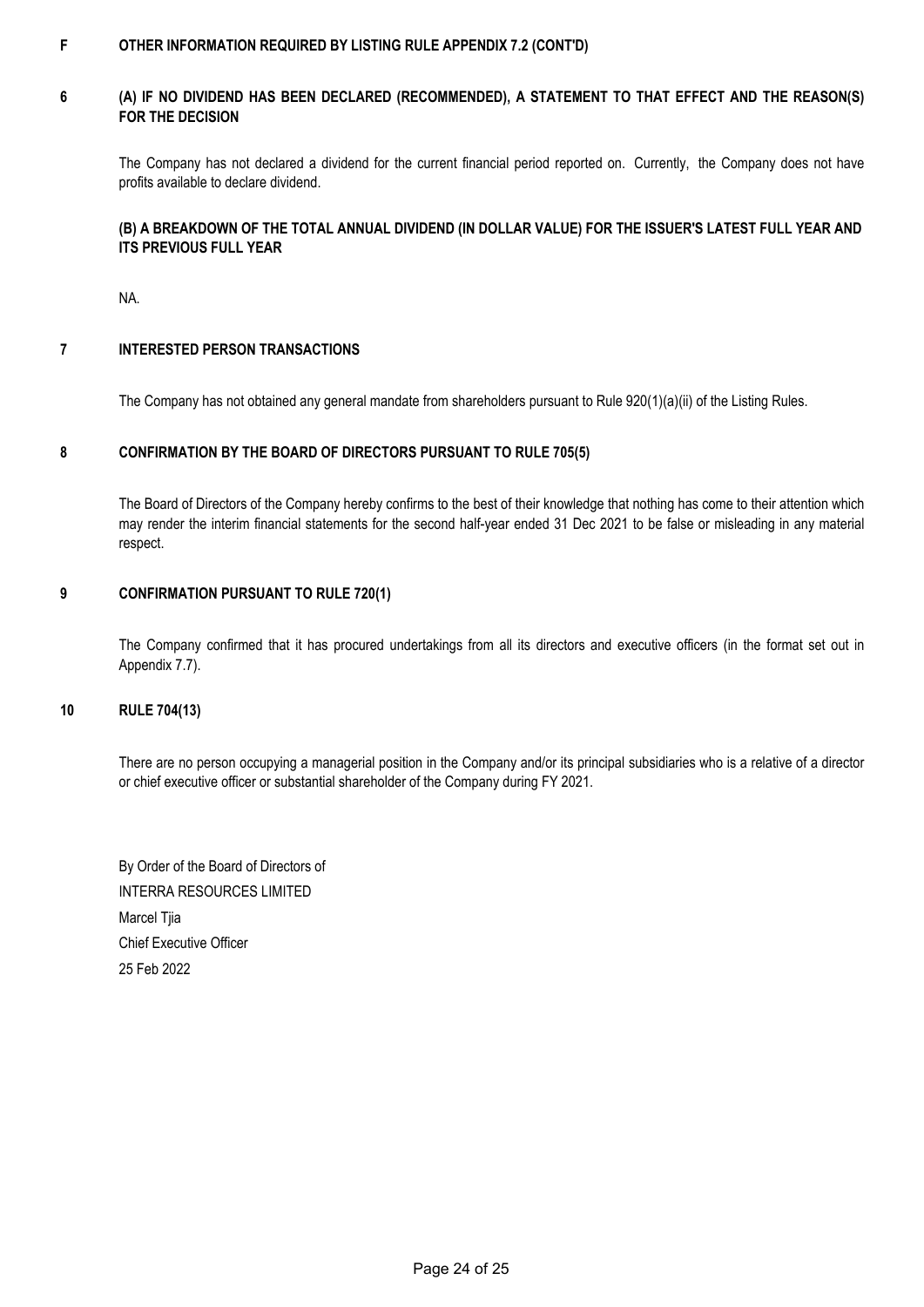| 2H 2020     | denotes | Second half-year ended 31 December 2020                                                                                 |
|-------------|---------|-------------------------------------------------------------------------------------------------------------------------|
| 2H 2021     | denotes | Second half-year ended 31 December 2021                                                                                 |
| FY 2019     | denotes | Financial year ended 31 December 2019                                                                                   |
| FY 2020     | denotes | Financial year ended 31 December 2020                                                                                   |
| FY 2021     | denotes | Financial year ended 31 December 2021                                                                                   |
| bopd        | denotes | barrels of oil per day                                                                                                  |
| Company     | denotes | <b>Interra Resources Limited</b>                                                                                        |
| SFRS(I)     | denotes | Singapore Financial Reporting Standards (International)                                                                 |
| Goldpetrol  | denotes | Goldpetrol Joint Operating Company Inc.                                                                                 |
| Goldwater   | denotes | <b>Goldwater Company Limited</b>                                                                                        |
| Group       | denotes | Interra Resources Limited and its subsidiary corporations and interests in joint<br>operations and associated companies |
| <b>GKP</b>  | denotes | Goldwater KP Pte. Ltd.                                                                                                  |
| <b>IPRC</b> | denotes | Improved Petroleum Recovery Contract                                                                                    |
| k           | denotes | thousand                                                                                                                |
| КP          | denotes | Kuala Pambuang block                                                                                                    |
| <b>KSO</b>  | denotes | <b>Cooperation Agreement</b>                                                                                            |
| mil         | denotes | million                                                                                                                 |
| <b>MITI</b> | denotes | PT Mitra Investindo TBK                                                                                                 |
| <b>MOGE</b> | denotes | Myanma Oil and Gas Enterprise                                                                                           |
| <b>NA</b>   | denotes | Not applicable                                                                                                          |
| <b>NM</b>   | denotes | Not meaningful                                                                                                          |
| Pertamina   | denotes | Perusahaan Pertambangan Minyak Dan Gas Bumi Negara                                                                      |
| <b>PSC</b>  | denotes | <b>Production Sharing Contract</b>                                                                                      |
| <b>TAC</b>  | denotes | <b>Technical Assistance Contract</b>                                                                                    |

This release may contain forward-looking statements that are not statements of historical facts, and are subject to risk factors associated with the upstream petroleum and mining businesses. Actual future results, performance and outcomes may differ materially from those anticipated, expressed or implied in such forward-looking statements as a result of a number of risks, uncertainties and/or assumptions including but not limited to petroleum price fluctuations, actual petroleum demand, currency fluctuations, drilling and production results, reserve estimates, loss of contracts, industry competition, credit risks, environmental risks, geological risks, political risks, legislative, fiscal and regulatory developments, general industry conditions, economic and financial market conditions in various countries and regions, project delay or advancement, cost estimates, changes in operating expenses, cost of capital and capital availability, interest rate trends and the continued availability of financing in the amounts and the terms necessary to support future business. Undue reliance must not be placed on these forward-looking statements, which are based on current developments, events or circumstances, and may not be updated or revised to reflect new information or events.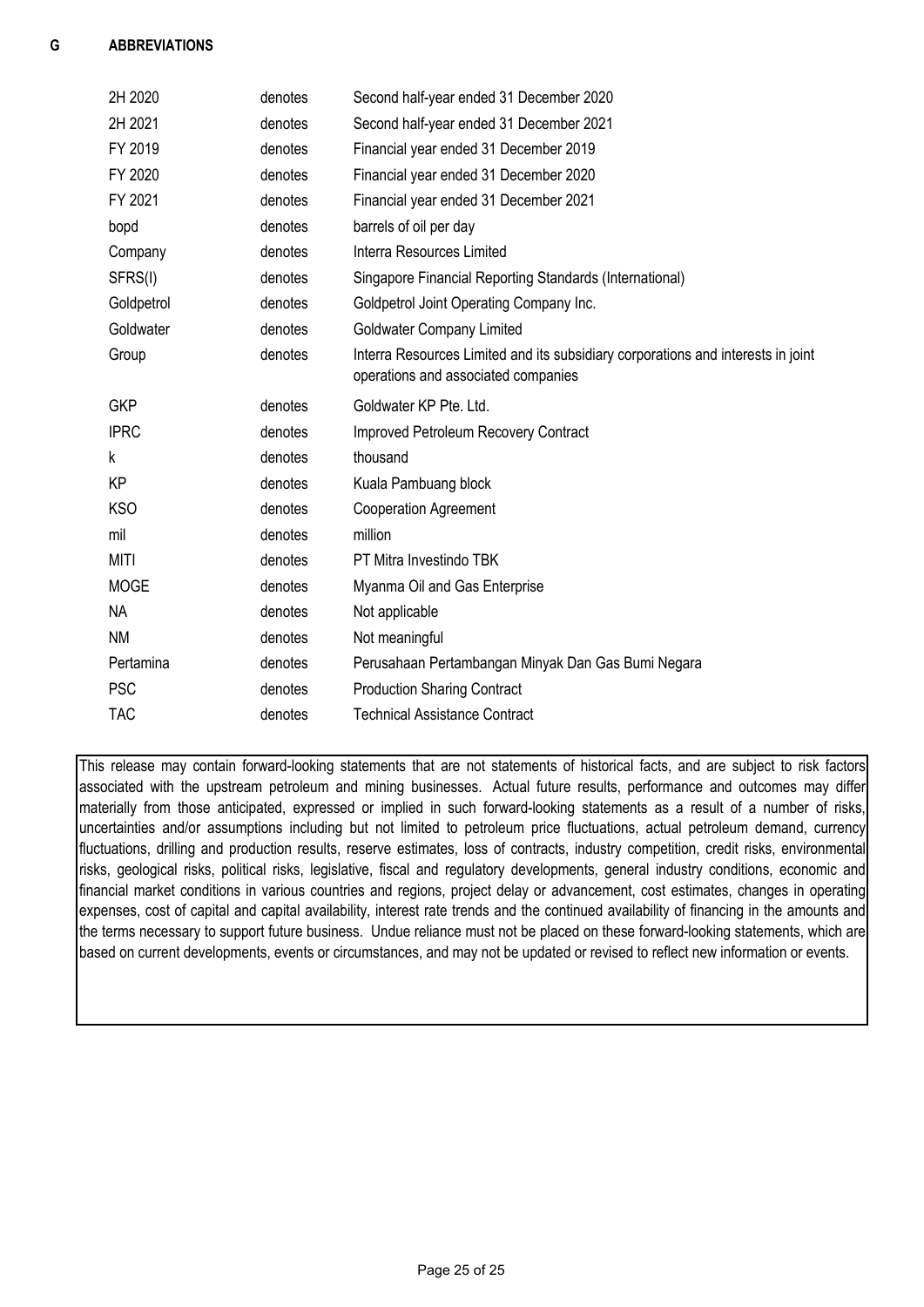

## **Appendix A**

25 February 2022



## **Production Profile**

| (Barrels)                               | <b>Myanmar</b>                                                        |                                                                            |  |
|-----------------------------------------|-----------------------------------------------------------------------|----------------------------------------------------------------------------|--|
|                                         | <b>First</b><br><b>Half-Year Ended</b><br>30 June 2021<br>("1H 2021") | <b>Second</b><br><b>Half-Year Ended</b><br>31 December 2021<br>("2H 2021") |  |
| Shareable production                    | 107,416                                                               | 249,556                                                                    |  |
| Interra's share of shareable production | 64,450                                                                | 149,734                                                                    |  |



*Shareable production is defined as the petroleum produced in the contract area that is over and above the non-shareable production in accordance with the contractual terms. The chart above represents Interra's share of the shareable production in the fields.*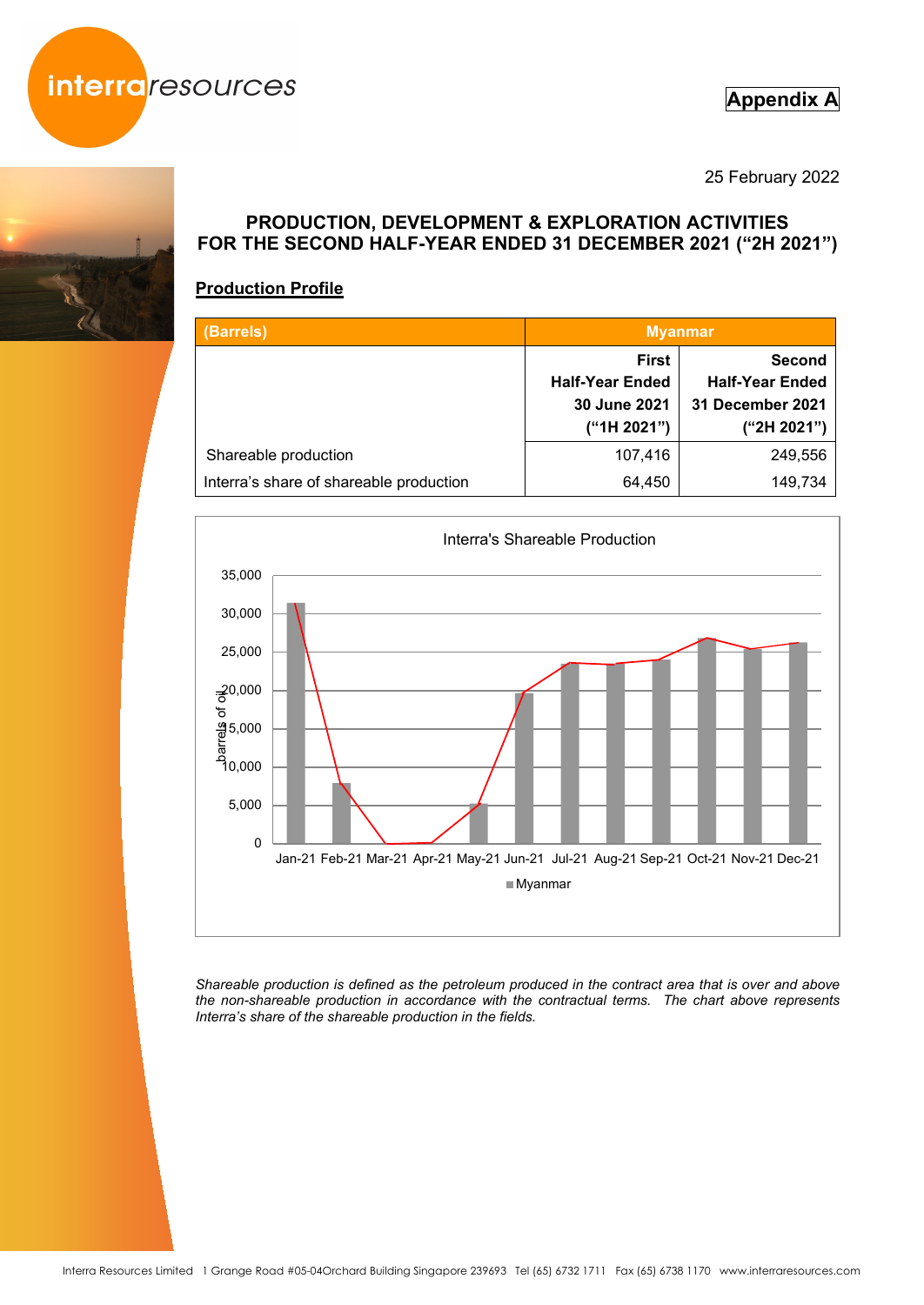



### Page 2 of 3

## **Development and Production Activities**

### **Myanmar: Chauk and Yenangyaung IPRCs (Interra 60%)**

In 2H 2021, the combined shareable production for both fields was 149,734 barrels of oil, an increase of 132% over the 1H 2021 of 64,450 barrels of oil.

Production and development expenditures for the 2H 2021 were US\$3,674,544 and US\$2,125,480 respectively.

The significant increase in oil production in 2H 2021 was primarily the result of the resumption of field production operations at both Chauk and Yenangyaung following field suspensions in February, as well as the drilling of new wells.

The operator, Goldpetrol Joint Operating Company Inc. ("**Goldpetrol**") (Interra 60%) drilled and completed five new wells as oil producers in Chauk field in 2H 2021, one of which was drilled in January 2021 and temporarily shut-in during the suspension with completion in August. Three



additional wells commenced drilling in late 2H 2021 – two of which were drilled under 2022 budget - but were still in various stages of drilling and completion operations at year-end. In total six new wells were completed as oil producers in year 2021.

Through agreement with Myanma Oil and Gas Enterprise ("MOGE"), Goldpetrol resumed operations at the Chauk and Yenangyaung fields in early April. Since then and through 2H 2021, oil production is being restored well by well, albeit for some a slow process due to the complex nature and mechanics of re-establishing production from reservoirs that have been shut-in for a period of time.

Infrastructure repairs and upgrades were ongoing including related maintenance with respect to missing supplies and hardware replacement. Workovers and additional perforations in existing wells resumed to a similar level to that as prior to the suspension, totalling a gain of in excess of 350 barrels of oil per day. Operations at waterflood projects resumed and positive effects are beginning to be realized. Optimization of existing waterflood projects as well as several new are planned for 2022.

All these factors are focused on returning "base" production to pre-suspension volumes, and increasing total field production to higher volume.